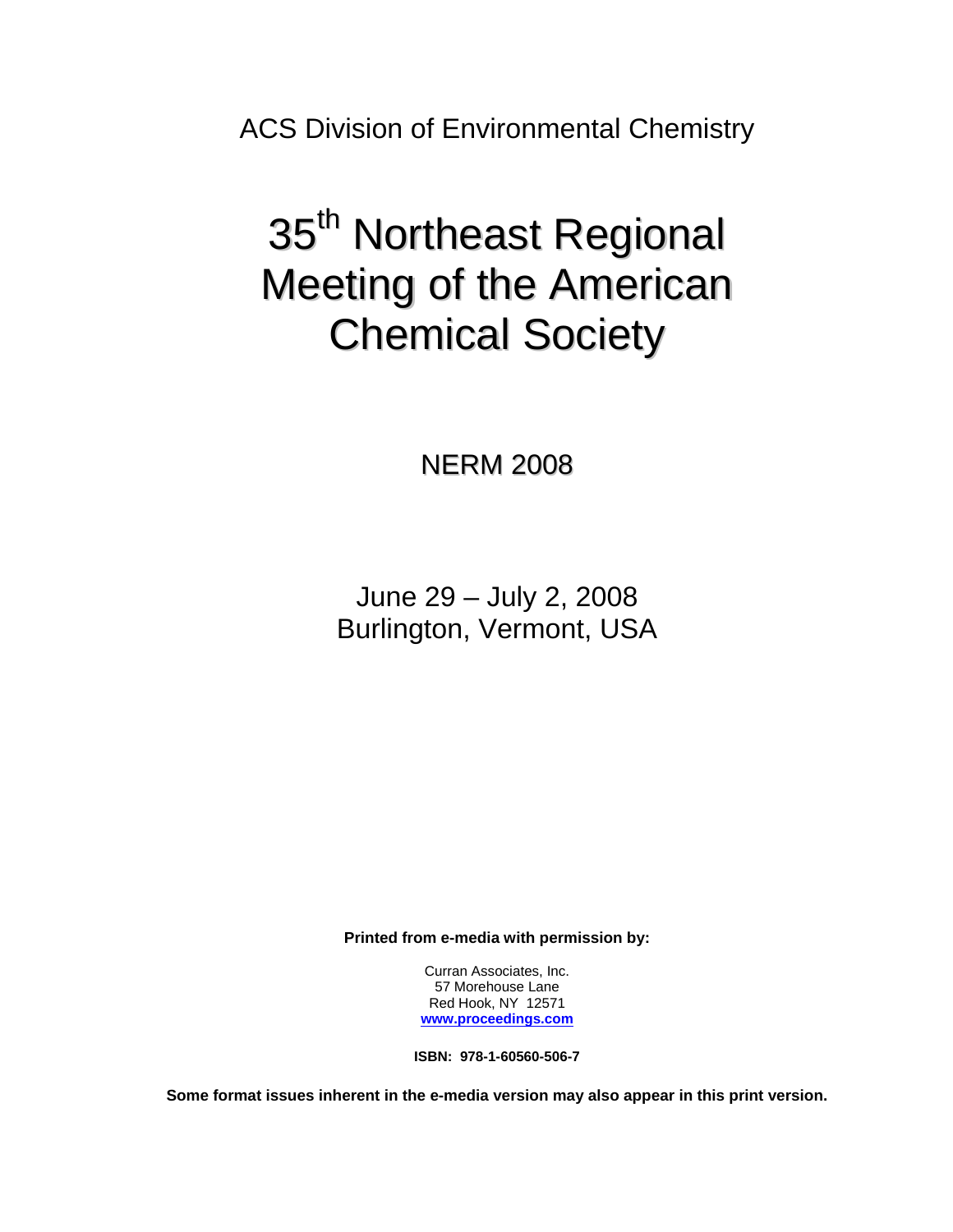Copyright © (2008) by ACS Division of Environmental Chemistry, Inc.

All rights reserved

For permission requests, please contact ACS Division of Environmental Chemistry, Inc at the address below.

ACS Division of Environmental Chemistry, Inc 1810 Georgia Street Cape Giradeau, Missouri 63701

Phone: 573-334-3827 Fax: 573-334-2551

scifair@semovm.semo.edu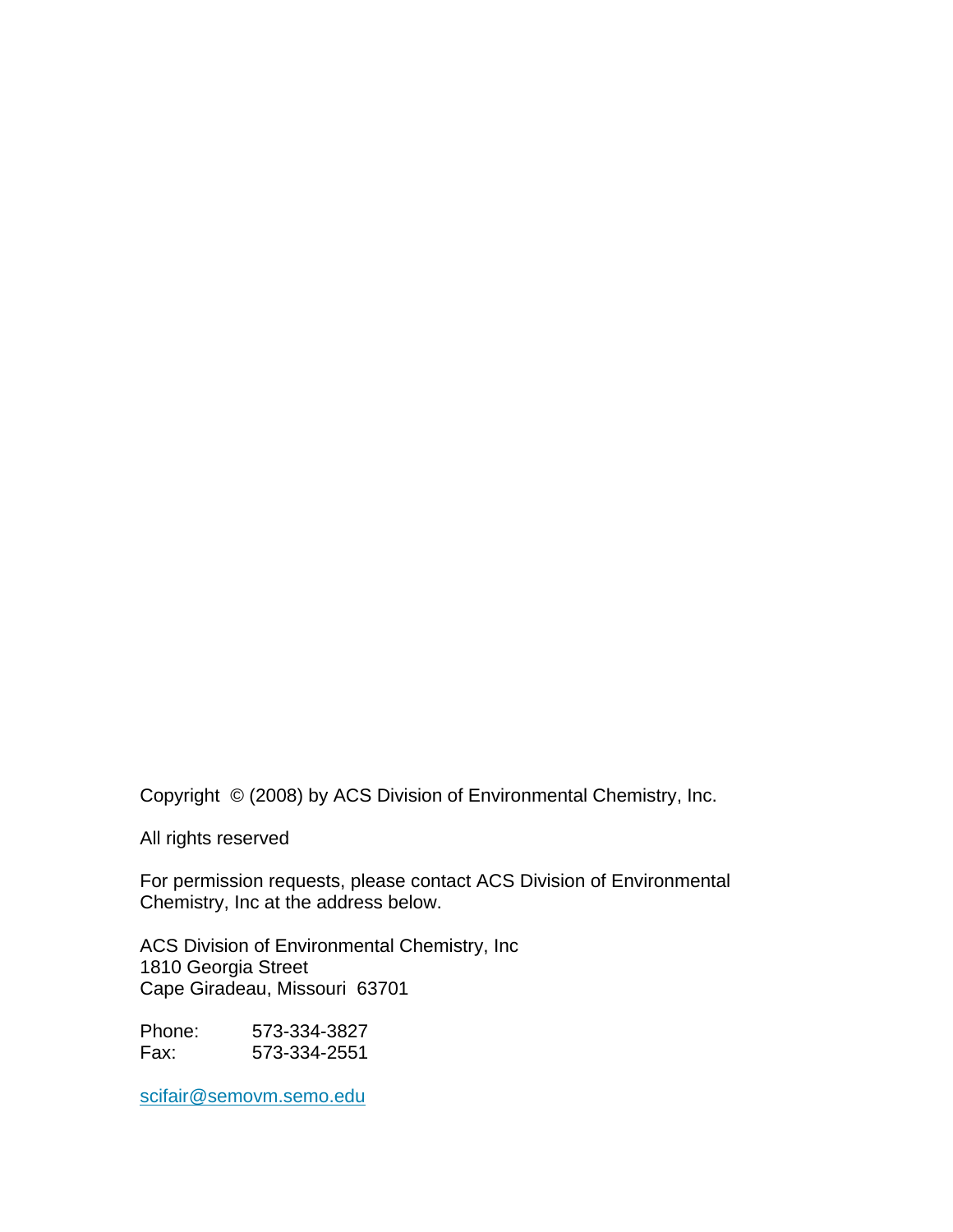## **Sunday, June 29, 2008**

*10:00 AM - 12:30 PM* 

# **POGIL Symposium I**

Emerald I Organizer: David W. Parkin, Adelphi University

- **10:00 1** POGIL and the POGIL Project. **Frank J. Creegan**, Washington College
- **10:30 2** Research Perspectives on POGIL: Theoretical Underpinnings and Empirical Evidence. **Christopher F. Bauer**, University of New Hampshire
- **11:00 3** Learning to Teach. **Sue Greenfield**, University of Vermont
- **11:30 4** Reflections on Active Learning. **Robert Lippman**, Adelphi University
- **12:00 5** Use of "Clickers" to Increase Engagement and Student Learning. **Daniel B. King**, Drexel University
- *1:00 PM 4:30 PM*

# **Organometallic Chemistry of the Group 15 Elements I**

Diamond I

Organizer: Rory Waterman, University of Vermont Presider: Rory Waterman, University of Vermont

- **1:00 6** Metals and Group 15 Elements: Together at Last. **Rory Waterman**, University of Vermont
- **1:10 7** Building Organic Molecules from Molecular Nitrogen. **Paul J. Chirik**, Doris Pun and Donald Knobloch, Cornell Univeristy
- **1:40 8** Iron Coordination Chemistry Inspired by Nitrogenase. **Patrick L. Holland**, University of Rochester
- **2:10 9** Unsaturated Phosphorus Intermediates. **Christopher Cummins**, Nicholas Piro, Brandi Cossairt and Heather Spinney, Massachusetts Institute of **Technology**

**2:40** Break.

- **3:00 10** Metal-Catalyzed Asymmetric Synthesis of P-Stereogenic Phosphines. **David S. Glueck**, Dartmouth College
- **3:30 11** Synthesis of Primary and Secondary Phosphines from Grignard Reagents. **Carl A. Busacca**, Boehringer-Ingelheim Pharmaceuticals, Inc.
- **4:00 12** Cyclo- and Poly(alkynylphosphazenes). **Christopher W. Allen**, University of Vermont

## *1:00 PM - 5:00 PM*

# **Scanning Probe Microscopy In Modern Nanotechnology I**

Diamond II

Organizer: Igor Sokolov, Clarkson University Presider: Nancy A. Burnham, Worcester Polytechnic Institute

**1:00 13** General Introduction. **Igor Sokolov**, Clarkson University

## **1:05 14** Measuring Molecular Forces with Ultrasmall-Amplitude AFM. **Peter M. Hoffmann**, Wayne State University

- **1:35 15** Local Thermomechanical Characterization of Phase Transitions in Polymers Using Band Excitation Atomic Force Acoustic Microscopy with Heated Probe. **Maxim Nikiforov**<sup>1</sup>, Peter Maksymovych<sup>2</sup>, Stephen Jesse<sup>2</sup>, Nina Balke<sup>3</sup>, Arthur P. Baddorf<sup>2</sup>, Ramamoorthy Ramesh<sup>2</sup>, Mark Huijben<sup>3</sup> and Sergei V. Kalinin<sup>2</sup>, (1)University of Pennsylvania, (2)Oak Ridge National Laboratory, (3)University of Calfornia Berkeley
- **2:05 16** Low-Wear Variable-Slope Method of Lateral Force Calibration. **Saonti Chakraborty**, Derek Eggiman, Colin DeGraf, Keeley Stevens, Deli Liu and Nancy A. Burnham, Worcester Polytechnic Institute
- **2:25 17** Adhesion Forces Between Polymer Surfaces and Self-Assembled Monolayers Investigated by Atomic Force Microscopy. **Jagdeep Singh** and James E. Whitten, Department of Chemistry and Center for High-Rate Nanomanufacturing, University of Massachusetts Lowell
- **2:45** Break.
- **3:15 18** Detection of Process-Induced Dielectric Constant Gradients In Low K Dielectric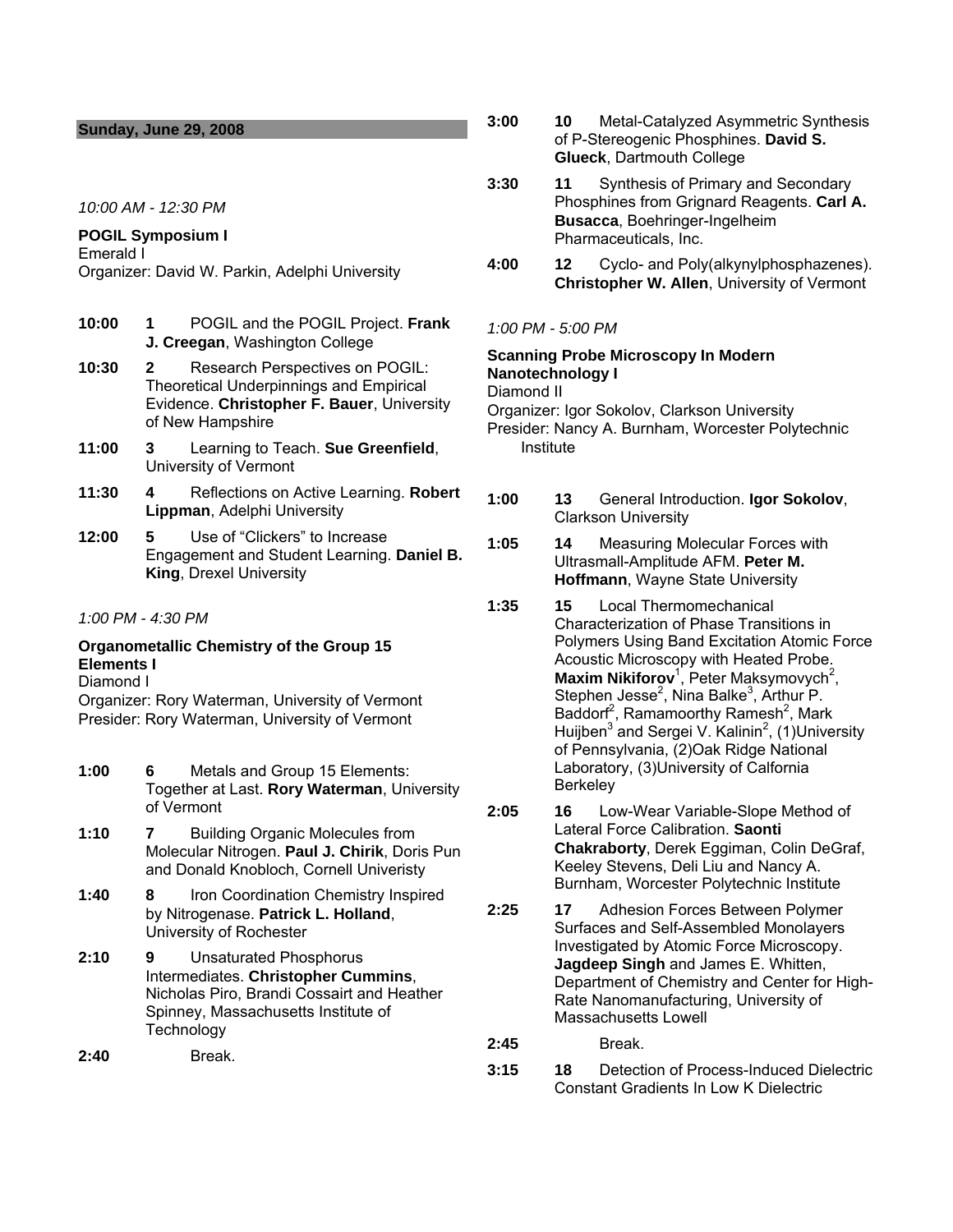Materials. **Todd Gross**, University of New **Hampshire** 

- **3:45 19** Does Continuum Mechanics Break down In Interpreting Nanoscale Adhesion Data?. **Nancy A. Burnham**, Worcester Polytechnic Institute
- **4:15 20** AFM Method of Measurement of Adhesion of Ceria Nanoparticles to Silica Wafers. **Dmitro Volkov**, Clarkson University
- **4:35 21** Influence of the Roughness Exponent on Adhesion. Deli Liu<sup>1</sup>, Jack Martin<sup>2</sup> and Nancy A. Burnham<sup>1</sup>, (1)Worcester Polytechnic Institute, (2)Analog Devices Incorporated

*2:00 PM - 4:40 PM* 

# **Chemistry Enthusiasts and History of Chemistry Joint Session**

Emerald II

- Organizer: Fiona Case, Case Scientific
- Presiders: Fiona Case, Case Scientific, Marjorie E. Adams, ACS Green Mountain Local Section
- **2:00 22** Glow! Green Fluorescent Protein. **Marc Zimmer**, Connecticut College
- **2:30 23** History Lesson for 21st Century Chemists/Americans. **Donald G. Hicks**, Georgia State University
- **3:00** Break.
- **3:20 24** Women Chemists In the National Inventors' Hall of Fame: Telling Their Stories. **Mary Virginia Orna**, College of New Rochelle
- **4:00 25** There Has Never Been a Better Time to Be a Chemist. **John Warner**, Warner Babcock Institute
- *2:00 PM 3:50 PM*

## **Medicinal Chemistry and Synthetic Organic Methods across the Border (SOMAB) Joint Session Amphitheater**

Organizers: Scott Cowen, AstraZeneca Victor Snieckus, Queen's University

**2:00 26** Synthetic Organic Methods across the Border. **Stephen Hanessian**, Université de Montréal

- **2:40 27** Non-Covalent Inhibitors of Cathepsin L. **Enrico O. Purisima**<sup>1</sup>, Shafinaz F. Chowdhury<sup>1</sup>, Traian Sulea<sup>1</sup>, Robert Menard<sup>1</sup>, Mirek Cygler<sup>1</sup>, Yasuo Konishi<sup>1</sup>, Lissa Joseph<sup>2</sup> and Jayaram Sivaraman<sup>2</sup>, (1)National Research Council Canada, (2)National University of Singapore
- **3:10 28** Aspirin and Breast Cancer: Studies In Mice. **Vinay Likhite** and William D. Bush, Baroda Cancer Research Center
- **3:30 29** Synthesis of Enantiomerically Pure (S)- Methanocarbaribo Uracil Nucleoside Derivatives. **Artem Melman**<sup>1</sup>, Kenneth Jacobson<sup>2</sup>, Victor E. Marquez<sup>3</sup> and Minghong  $Z$ hong $^3$ , (1)Clarkson University, (2)NIH, NIDDK, (3)National Cancer Institute

# *2:00 PM - 5:20 PM*

# **POGIL Symposium II**

Emerald I

Organizer: David W. Parkin, Adelphi University

- **2:00 30** POGIL In the High School Chemistry Classroom. **David M. Hanson** and Linda Padwa, Stony Brook University
- **2:30 31** Creating a Meaningful Learning Environment for Nursing/Allied Health Students Using POGIL. **David W. Parkin**, Adelphi University
- **3:00 32** POGIL in the Analytical Chemistry Class. **Anne Falke**, Worcester State College
- **3:30** Break.
- **3:50 33** The Use of the POGIL Method in An Introductory Biochemistry Course. **Kathleen Cornely**, Providence College
- **4:20 34** Designing POGIL-IC Activities. **Thomas R. Gilbert**, Northeastern University
- **4:50 35** Implementation and Assessment of POGIL-IC Activities. **David M. Hanson**, Stony Brook University

# *6:00 PM - 7:30 PM*

## **Opening Reception**  Emerald III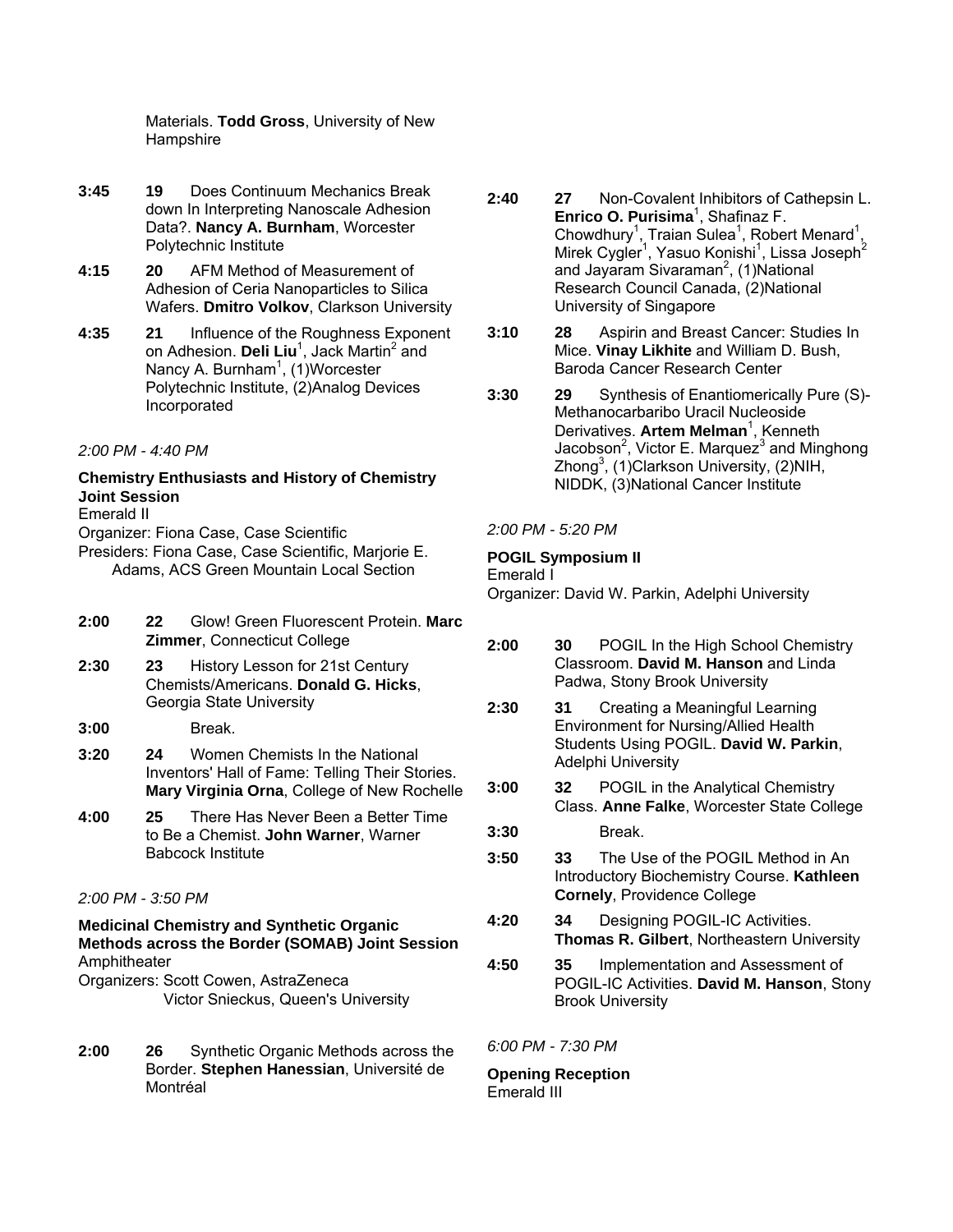## **Monday, June 30, 2008**

*8:30 AM - 12:00 PM* 

## **Environmental Chemistry I**  Emerald III

Organizer: Theodore S. Dibble, SUNY-ESF

- **8:30 36** Major Findings from the PM2.5 Technology Assessment and Characterization Study In New York (PMTACS-NY) – a U.S. EPA "Supersite" Program. **Kenneth L. Demerjian**, University at Albany - State University of New York
- **9:00 37** The Application of Photo-Electron Resonance Capture Ionization Aerosol Mass Spectrometry (PERCI-AMS) to Organic Nitrogen Components of Atmospheric Particulate Matter. **Scott Geddes**, James Zahardis and Giuseppe A. Petrucci, University of Vermont
- **9:20 38** The Importance of Mass Loading on the Cloud Activation Potential of SOA. **Stephanie M. King**, Thomas Rosenoern, John E. Shilling, Qi Chen and Scot T. Martin, Harvard University
- **9:40 39** Bridging the Gap between Micro- and Macro-Scales Atmospheric Chemistry at Interfaces. **Parisa A. Ariya**, McGill University
- **10:10** Break.
- **10:30 40** Interaction of Oxalic Acid on Ice. **Liang T. Chu**, R. Jin and Hui Yan, Wadsworth Center, New York State Department of Health
- **10:50 41** Emissions of Biogenic Volatile Organic Compounds and Observations of VOC Oxidation at Harvard Forest. **Karena A.**   $McKinney<sup>1</sup>$ , Andrew Vasta<sup>1</sup> and Hwan Lee<sup>2</sup>, (1)Amherst College, (2)Harvard University
- **11:10 42** Quantum Chemical Studies of Atmospheric Chemistry. **Theodore S. Dibble**, SUNY-ESF
- **11:40 43** Spatial-Temporal Variability of Air Pollutants In Syracuse, NY. **Jennifer**   $\mathsf{Ehrhardt}^1$ , Philip K. Hopke<sup>1</sup>, Thomas Holsen<sup>1</sup>, Edmund McAddy<sup>1</sup>, Xing Wang<sup>2</sup>, K. Max Zhang<sup>2</sup> and Myron J. Mitchell<sup>3</sup>, (1)Clarkson Univeristy, (2)Cornell University, (3)SUNY College of Environmental Science & Forestry

## *8:30 AM - 12:00 PM*

# **Green Chemistry and SOMAB Joint Session on C-H Bond Activation**

Emerald I

- Organizers: Martin A. Walker, State University of New York College at Potsdam, Victor Snieckus, Queen's University
- **8:30 44** What Is Green Chemistry?. **Martin A. Walker**, State University of New York
- **8:45 45** Regioselective Functionalization of Unreactive C-H Bonds. **Olafs Daugulis**, University of Houston
- **9:20 46** Pd-Catalyzed Carbon-Carbon Bond Formation from C-H Bonds: Catalysis, Diastereoselectivity and Enantioselectivity. **Jin-Quan Yu**, Scripps Research Institute

**9:55** Break.

- **10:25 47** Strategy to Form C-C Bond from the Reaction of CH and CH Bonds. **Chao-Jun Li**, McGill University
- **11:00 48** Minimizing Substrate Pre-Activation In Carbon-Carbon Bond Formation. **Keith Fagnou**, University of Ottawa
- **11:35 49** C-C Bond Formation Via Double C-H Functionalization: Aerobic Oxidative Coupling as a Method for Synthesizing Bisarenes. **Brenton DeBoef**, University of Rhode Island

*8:30 AM - 12:10 PM* 

# **Medicinal Chemistry I**

Amphitheater Organizer: Scott Cowen, AstraZeneca

- **8:30 50** Diversity Oriented Synthesis of Small Molecule Heterocyclic Compound Libraries. **Brian T. Gregg**, John F. Quinn, Dmytro O. Tymoshenko, Kathryn C. Golden and Dana A. Razzano, AMRI
- **9:00 51** Aspects of Hit to Lead. **Adrian Hobson**, Abbott Bioresearch Center
- **9:30 52** Probing the Mechanism of Scheinfurthin Action: Synthesis and Biological Action of Fluorescent Schweinfurthin Analogs. **Jeffrey D. Neighbors**, Craig H. Kuder,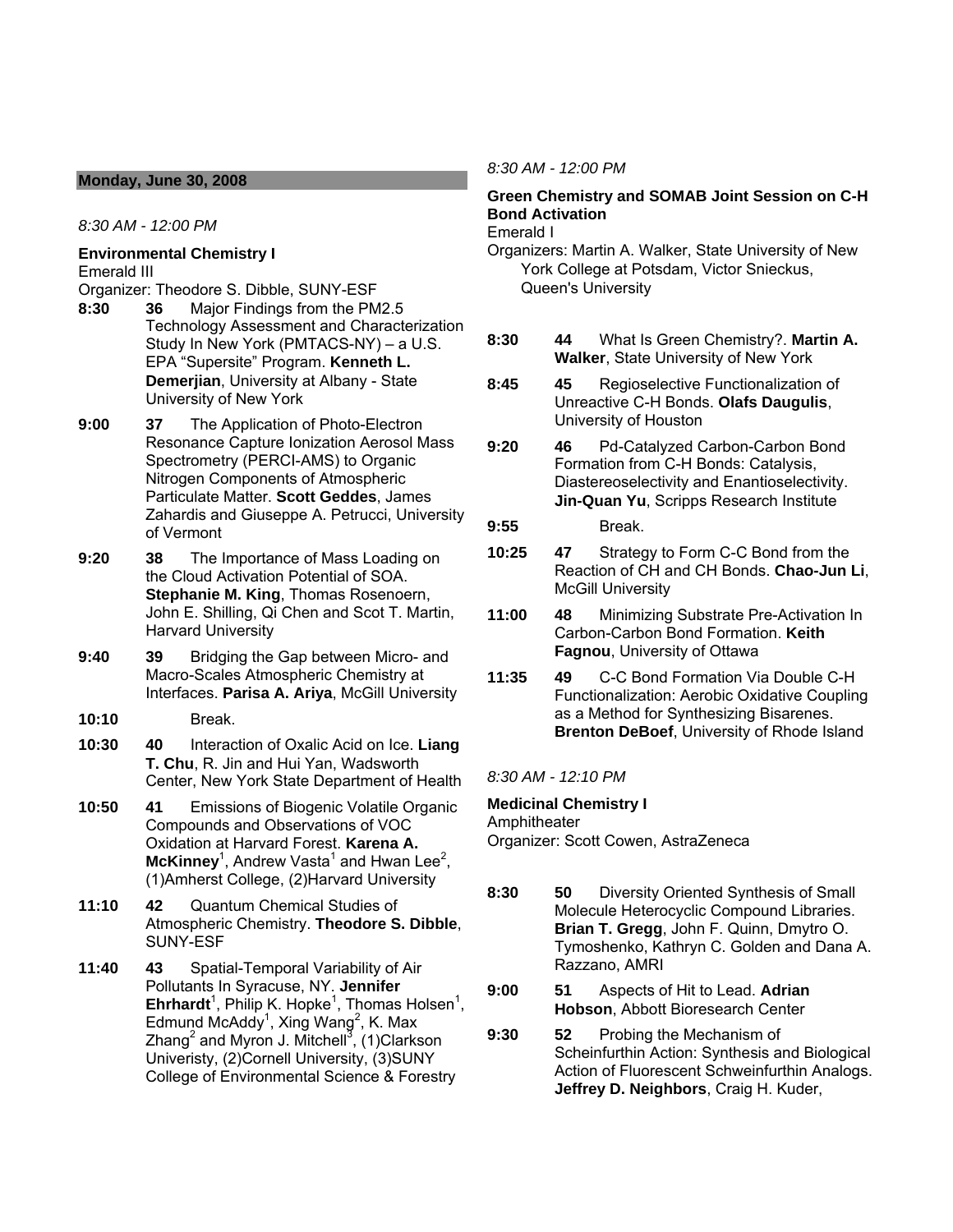Joseph J. Topczewski, Raymond J. Hohl and David F. Wiemer, University of Iowa

- **9:50 53** The Discovery of -Carbolines as Peripherally-Restricted CB1 Agonists for the Treatment of Pain – Hit Generation and Hit to Lead. **Mirek Tomaszewski**, AstraZeneca R&D Montreal
- **10:10** Break.
- **10:30 54** Tetramic Acids and More: Discovery of Potent & Selective Leads Inhibiting Undecaprenyl Pyrophosphate Synthase (UPPS). **Stefan Peukert**, Novartis
- **11:00 55** The Path to a Potent, Selective and Orally Bioavailable C-Met Inhibitor with Antitumor Activity. **David Bauer**, Amgen Inc.
- **11:30 56** Discovery of Potent Calcitonin Gene-Related Peptide Receptor Antagonists for the Treatment of Migraine. **Prasad Chaturvedula**, Bristol-Myers Squibb Pharmaceutical Research Institute
- **11:50 57** Effective Reaction Screening, Development, and Scale-up Using Statistical Design of Experiments (DoE). **Andrei A. Zlota**, The Zlota Co., LLC
- *8:30 AM 12:10 PM*

# **Scanning Probe Microscopy In Modern Nanotechnology II**

Diamond II

Organizer: Igor Sokolov, Clarkson University Presider: Todd Gross, University of New Hampshire

- **8:30 58** Scanning near-Field Microwave Microscopy. Wenhai Han, Hassan Tanbakuchi and **Gilbert Min**, Agilent Technologies, Inc.
- **9:00 59** Piezoresponse Force Microscopy of Functional Materials. **Alexei Gruverman**, University of Nebraska-Lincoln
- **9:30 316** Characterization of Nanostructure of Polyurethane Biomaterials Under Aqueous Environment and Protein Adsorption on Surfaces by AFM. **Li-Chong Xu** and Christopher A. Siedlecki, Pennsylvania State University College of Medicine
- **9:50 61** Confined-Liquid Nanomechanics Measured by Combined Atomic Force Microscopy and Fluorescence Correlation Spectroscopy. **Venkatesh Subba-Rao**,

Mircea Pantea, Ashis Mukhopadhyay, Christopher Grabowski and Peter Hoffmann, Wayne State University

- **10:10** Break.
- **10:30 62** Scanning Probe Microscopy for Soft Materials: From Single Molecule Elasticity to Surface Forces. **Stefan Zauscher**, Duke **University**
- **11:00 63** Unravelling the Architecture and Structure-Function Relationships of Single Pathogens by *In Vitro* Atomic Force Microscopy. **Alexander J. Malkin**, Lawrence Livermore National Laboratory
- **11:30 64** Templating Gold Nanoparticles Via Self-Assembled Monolayers. **Xiaoliang Wei** and Matthew B. Zimmt, Brown University
- **11:50 65** Atomic Force Microscopy Detects Differences In the Surface Brush on Normal and Cancerous Cervical Cells. **Ravi M. Gaikwad**, Swaminathan Iyer, Venkatesh Subba-Rao, Craig D. Woodworth and Igor Sokolov, Clarkson University

# *8:40 AM - 10:00 AM*

# **Organometallic Chemistry of the Group 15 Elements II**

Diamond I

Organizer: Rory Waterman, University of Vermont

- **8:40 66** Zirconium Catalyzed Hydrophospination of Terminal Alkynes. **Andrew J. Roering** and Rory Waterman, University of Vermont
- **9:00 67** Catalytic Nitrene Transfer from An Imidoiron(III) Complex. Ryan E. Cowley<sup>1</sup>, Nathan A. Eckert<sup>1</sup>, Jérôme Elhaïk<sup>1</sup>, Serena DeBeer George<sup>2</sup> and Patrick L. Holland<sup>1</sup>, (1)University of Rochester, (2)Stanford Synchrotron Radiation Laboratory
- **9:20 68** Insertion Reactivity of Zirconium-Arsenic Bonds. **Jillian J. Davidson**, Andrew J. Roering and Rory Waterman, University of Vermont
- **9:40 69** A New Route to Heterobimetallic Catalysts: The Deliberate Use of Bismuth(II) Trifluoroacetate as a Metalloligand toward Transition Metal Complexes. Evgeny V. Dikarev<sup>1</sup>, Bo Li<sup>2</sup> and **Haitao Zhang**<sup>1</sup>, (1)University at Albany, (2)Boston College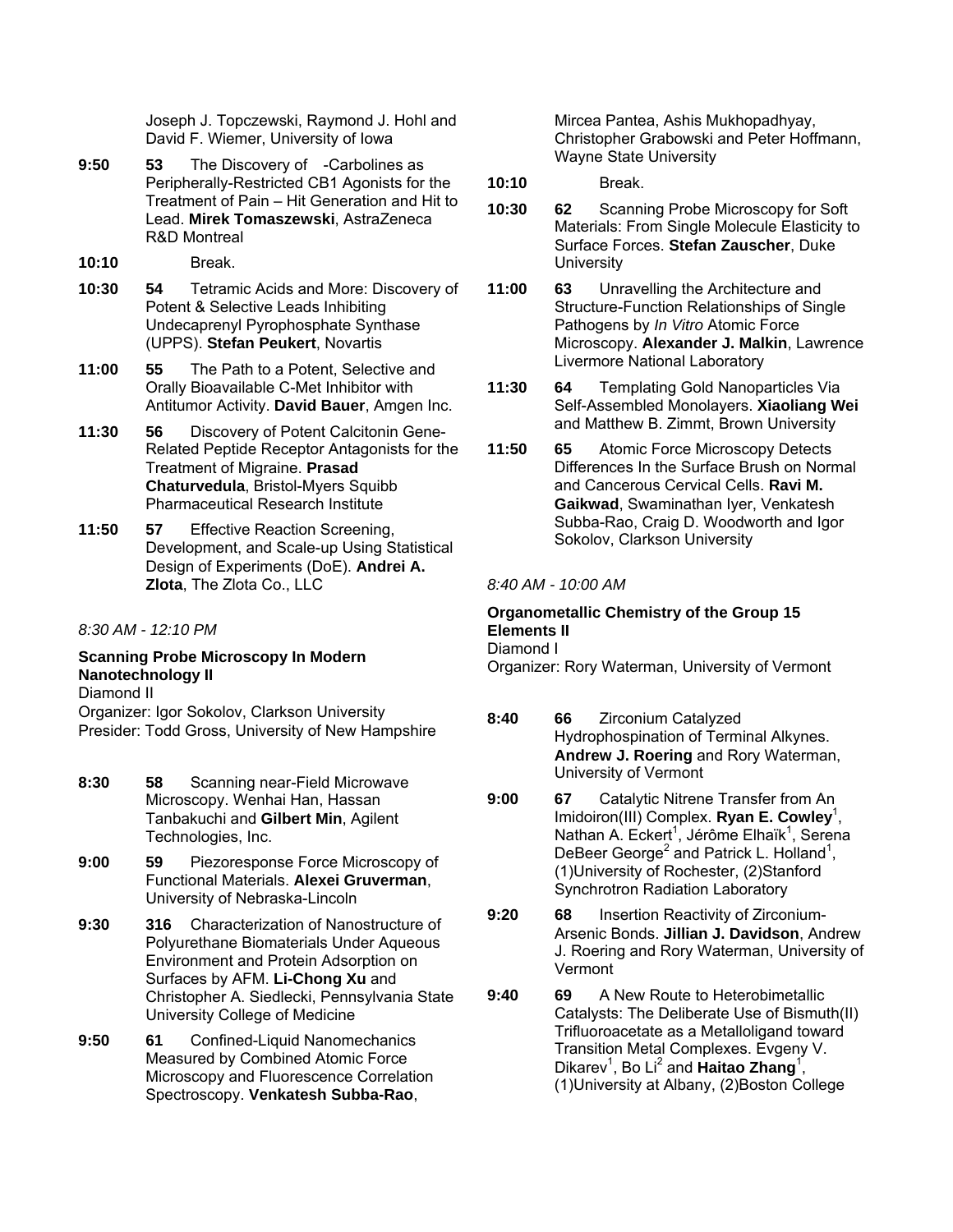*9:00 AM - 12:00 PM* 

## **Careers Symposium**

Shelburne Room Organizer: Fiona Case, Case Scientific Presider: Fiona Case, Case Scientific

- **9:00 75** Humor and Its Role In Chemistry. **Pete Ludovice**, Georgia Institute of Technology
- **9:40 76** The Art of Networking and Tools to Aid In Rebuilding Your Broken Network. **Bill Suits**, ACS Careers Advisor
- **10:20** Break.
- **10:40 77** The Seven Steps for Success In the Chemical Industry. **Peter R. Lantos**, The Target Group
- **11:20 78** Nontraditional Career for Chemists: New Formulas for Chemistry Careers. **Lisa M. Balbes**, Balbes Consultants

## *9:00 AM - 11:50 AM*

# **Chemistry Education**

Valcour Room Organizer: Martha McBride, Norwich University

- **9:00 79** Using Structural Equation Modeling (SEM) to Diagnose Readiness and Predict Success In Gen-Chem at UNH, with a Chem-Math Problem-Solving Recitation to Serve at-Risk Students. **W. Cary Kilner**, University of New Hampshire
- **9:20 80** Do Students Have Different Laboratory Learning Styles In General Chemistry?. **Mitchell Bruce**, François Amar, Barbara Stewart and Alice Bruce, University of Maine
- **9:40 81** The Whole Is Better Than the Parts: Organic and General Chemistry Integrated through a Four Course Sequence, Using the Research Literature, Experimental Projects, and Student Exploration as a Vehicle. **John P. Bullock** and Janet B. Foley, Bennington College
- **10:00 82** Study Abroad Opportunities for American Science Undergraduates. **Morton Z. Hoffman**, Boston University

**10:20** Break.

- **10:40 83** Analogical Demonstrations and Pictures Which Help Teach Chemical Concepts. **John J. Fortman**, Wright State **University**
- **11:20 84** The Challenge of "Quant". **Robert de Levie**, Bowdoin College

## *9:00 AM - 12:05 PM*

#### **Peptides as Tools to Study Protein Function I**  Kingsland Room

- Organizer: Robert J. Hondal, University of Vermont, College of Medicine
- **9:00 85** Folding of a Beta-Clam Protein: From the Test Tube to the Cell. Lila M. Gierasch<sup>1</sup>, Kenneth S Rotondi<sup>1</sup>, Anne Marie Marcelino<sup>1</sup>, Beena Krishnan<sup>1</sup>, Jiang Hong<sup>1</sup>, Ivan Budyak<sup>1</sup>, Harekrushnoo Sahoo<sup>1</sup>, Qinghua Wang<sup>1</sup> and Zoya Ignatova<sup>2</sup>, (1)University of Massachusett Amherst, (2)Max Planck Institute of **Biochemistry**
- **9:45 86** Native Chemical Ligation as An Important Tool in Protein Engineering. **Stevenson Flemer Jr.** and Robert J. Hondal, University of Vermont
- **10:15** Break.
- **10:35 87** Understanding the Mechanism of SH3 Domain Binding to Peptide Using NMR Spectroscopy. **Jean-Philippe Demers** and Anthony Mittermaier, McGill University
- **11:05 88** Conformational Analysis of N-Me Vicinal Disulfide Rings and Vicinal Diselenide Ring Reveal B-Turn Mimics. **Erik Ruggles** and Robert Hondal, University of Vermont
- **11:35 89** Advances In 1) the Development of New Deprotection Chemistry for Cysteine and Selenocysteine Side Chain Protecting Groups and 2) the Synthesis of a New Selenocysteine Derivative That Have Applications In Peptide Synthesis. **Alayne Schroll**, Saint Michael's College and Robert Hondal, University of Vermont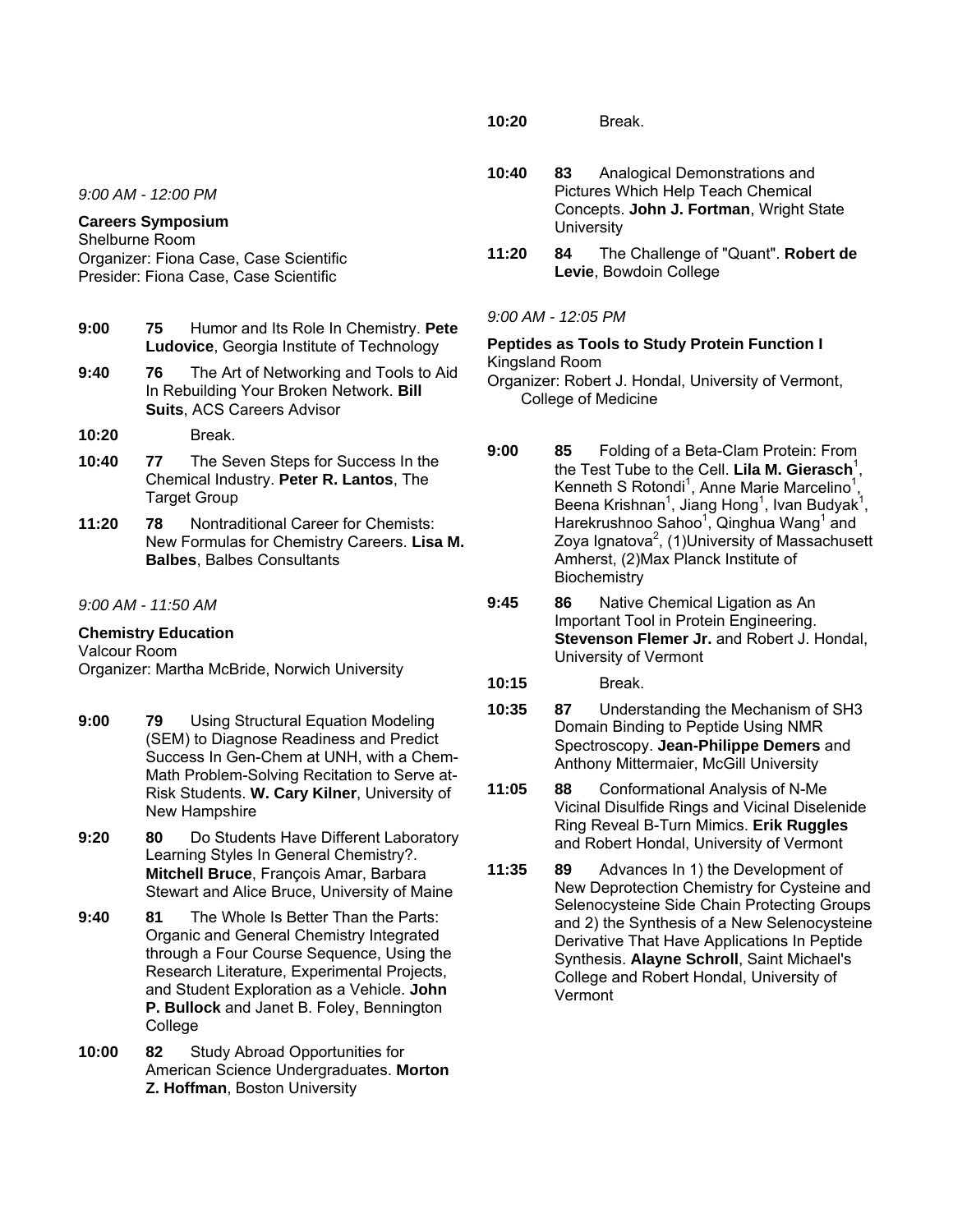*9:15 AM - 11:55 AM* 

## **Chemistry Enthusiasts II: Modern Materials**  Emerald II

Organizer: Fiona Case, Case Scientific

- Presider: George K. Weller Jr., ACS Green Mountain Local Section
- **9:15 72** Polyester: You Wear It, You Love It, but Do You Know It? **Christopher W. Allen**, University of Vermont
- **9:50 71** The Nanocomposites Magic Show. **Thomas Twardowski**, Twardowski Scientific
- **10:25** Break.
- **10:45 73** Fiber Spinning: The Science behind Toothbrush Bristles, Cosmetic Brushes, Climbing Ropes, and Clothing. **Ray Mainer**, Monahan Filaments
- **11:20 74** The Chemistry of Film Capacitors. **Andrew E. Dequasie**, Retired

# *10:30 AM - 11:50 AM*

## **Inorganic Chemistry General Sessions I**  Diamond I

Organizer: Rory Waterman, University of Vermont Presider: Michael J. Knapp, UMass Amherst

- **10:30 90** Molecular Modeling of Ebselen and Other Mimics of the Selenoprotein Glutathione Peroxidase. **Craig A. Bayse** and Sonia Antony, Old Dominion University
- **10:50 91** Tris(5-methylpyrazolyl)Methane: Synthesis and Its Iron(II) Complex. **M. Scott**  Goodman<sup>1</sup>, Margaret A. Goodman<sup>2</sup>, Alexander Y. Nazarenko<sup>1</sup>, William W. Brennessel $3$  and Zhanjie Li<sup>4</sup>, (1)SUNY College at Buffalo, (2)D'Youville College, (3)University of Rochester, (4)SUNY Buffalo
- **11:10 92** Novel Sensors That Selectively Detect Zn(II) Over Cd(II) and Hg(II). **Roy P. Planalp**<sup>1</sup>, Daniel P. Kennedy<sup>1</sup>, Antonio G. DiPasquale<sup>2</sup> and Arnie L Rheingold<sup>2</sup>, (1) University of New Hampshire, (2)University of California - San Diego
- **11:30 93** Enhanced Electron-Transfer In Nanoparticle:Cytochrome C Hybrids. **Michael J. Knapp**, UMass Amherst

## *1:30 PM - 3:50 PM*

**Chemistry Enthusiasts III: Chemistry in Life**  Diamond II Organizer: Fiona Case, Case Scientific Presider: Vinay Likhite, Baroda Cancer Research **Center** 

- **1:30 94** The Production of Pharmaceuticals In Africa. **Rolande R. Hodel**, AIDSfreeAFRICA
- **2:05 95** The Diabetes Epidemic, Contributions of Chemistry to the Quality of Life. **Helen M. Free**, Bayer HealthCare, Diabetes Care (retired)
- **2:40 96** Love, Pain, and Chocolate. **Jeff Byers**, Middlebury College
- **3:15 97** Chemistry on the Internet. A Revolution In Chemical Information. **Martin A. Walker**, State University of New York

# *1:30 PM - 3:50 PM*

## **Computers in Chemistry**

Valcour Room Organizer: Fiona Case, Case Scientific Presider: Lisa M. Balbes, Balbes Consultants

- **1:30 98** Importance of Vibrational Zero-Point Energy to Relative Polymorph Energies for Hydrogen Bonded Species. **Bruce Hudson**, Sharon A. Rivera and Damian G. Allis, Syracuse University
- **1:50 99** Docking Studies of Dipeptides to Metabotropic Glutamate Receptors. **Sunanda Sukumar**<sup>1</sup>, Benjamin Woo<sup>1</sup>, N. Sukumar<sup>2</sup>, Arshad S. Kokardekar<sup>2</sup>, Judith Klein-Seetharaman $3$  and Kalyan C. Tirupula $3$ , (1)Albany College of Pharmacy, (2)Rensselaer Polytechnic Institute, (3)University of Pittsburgh
- **2:10 100** Computation of Deuterium Isotope Effects on Proton Chemical Shift for Hydrocarbons. **Bruce Hudson**<sup>1</sup>, Damian G Allis<sup>1</sup>, John Baldwin<sup>1</sup>, Shelly James<sup>1</sup>, Katherine Morgera<sup>1</sup> and Daniel O'Leary<sup>2</sup>, (1)Syracuse University, (2)Pomona College

**2:30 101** Structures and Thermochemical Properties of Methyl Sulfinic Acid and Methyl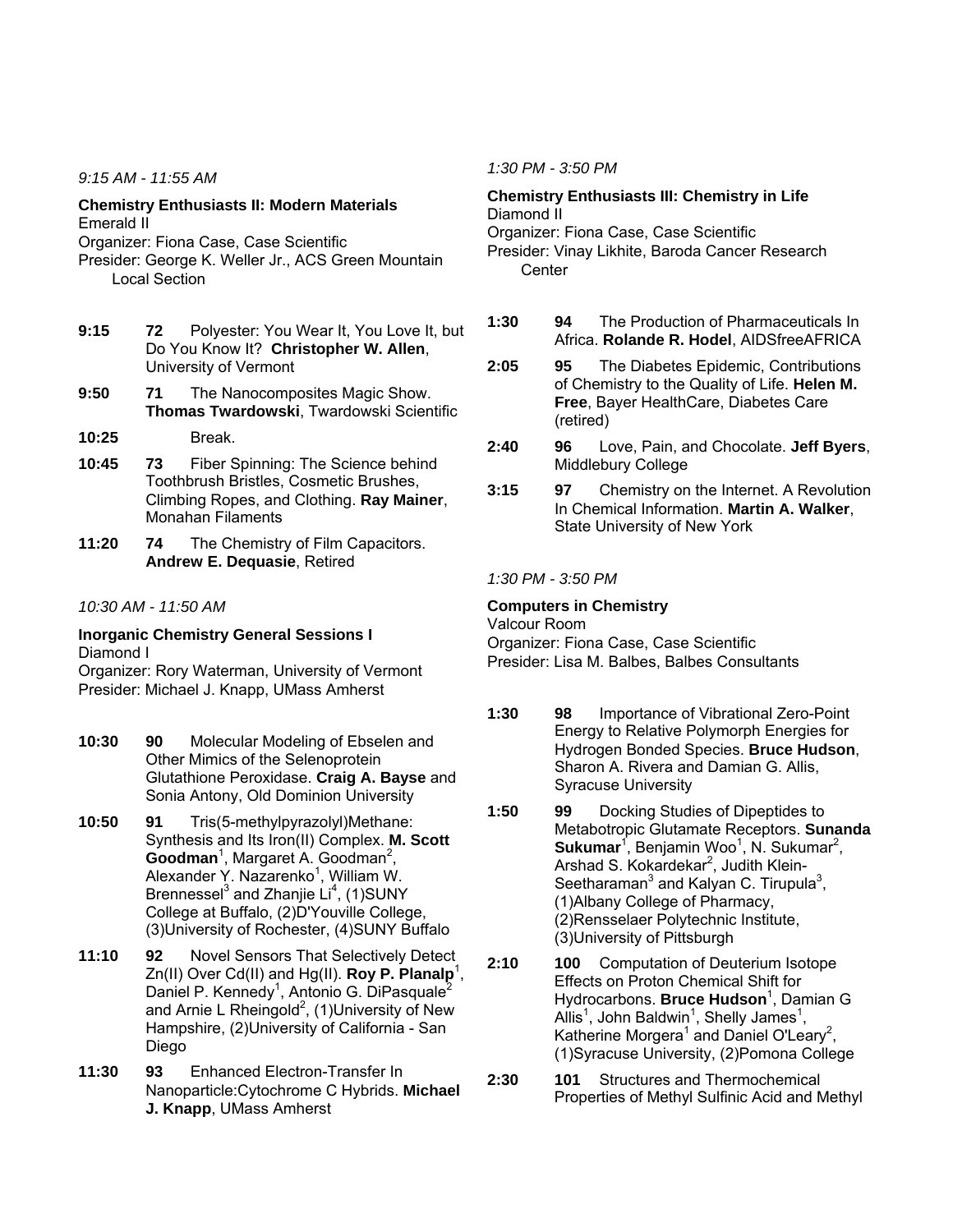Sulfinic Methyl Ester and Radicals. Joseph W. Bozzelli and **Anjani Gunturu**, New Jersey Institute of Technology

- **2:50 102** Enthalpy, Entropy, Heat Capacities, Internal Rotor Potentials and Bond Energies of Nitroalkanes and Alkyl Nitrites and Their Radicals. **Yui Snitsiriwat, Suarwee**, Rubik Asatryan and Joseph W. Bozzelli, New Jersey Institute of Technology
- **3:10 103** Constructive Enumeration and Encoding of An Alkane-Series Dictionary Ordered by Side-Chain Complexity. **J. Scott Davidson**, retired
- **3:30 104** Excel Add-Ins for College and Industry. **Robert de Levie**, Bowdoin College

## *1:30 PM - 3:30 PM*

**Environmental Chemistry II**  Emerald III Organizer: Theodore S. Dibble, SUNY-ESF

- **1:30 105** How Are Changing Solar Ultraviolet Radiation and Climate Affecting Light-Induced Chemical Processes In Aquatic Environments?. **Richard G. Zepp**, US Environmental Protection Agency
- **2:00 106** Oceanic Photochemistry: Particles Vs. Solutes. **Oliver C. Zafiriou**, Woods Hole Oceanographic Institution and Huixiang Xie, Universite de Quebec a Rimouski
- **2:20 107** Elemental Carbon Concentrations In the Northeastern United States: Long-Term Trends and Implications to Global Warming. Tanveer Ahmed<sup>1</sup>, A. J. Khan<sup>2</sup>, Abdul Bari<sup>3</sup>, Kamal Swami<sup>4</sup> and Liaquat Husain<sup>1</sup>, (1)State University of New York, (2)Wadsworth Center, (3)Wadsworth Center, New York State Department of Health, (4)NYS Dept. of Health
- **2:40 108** Regional Radiative Forcing by Elemental Carbon and Sulfate Aerosols at Northeastern United States from 1978-2007. **A. J. Khan**, Wadsworth Center and Liaquat Husain, State University of New York
- **3:00 109** Sensitivity of U.S. Air Quality to Climate Change In the Recent Past (1980-2006) and Future (until 2050). **Loretta J. Mickley**, Eric M. Leibensperger, Shiliang Wu and Daniel J. Jacob, Harvard University

## *1:30 PM - 3:30 PM*

## **Green Chemistry In Chemistry Education**  Emerald I

Organizers: Martha McBride, Norwich University, Martin A. Walker, State University of New York

Presider: Martha McBride, Norwich University

- **1:30 110** Green Chemistry In Education. **Amy S. Cannon**, Beyond Benign: A Warner Babcock Foundation
- **2:00 111** Using Biodiesel to Teach General Chemistry Principles. **Richard W. Hartmann**, Nazareth College
- **2:30 112** Solar Hydrogen Fuel Cell Labs in General Chemistry. **Scott J. Donnelly**, Arizona Western College
- **2:50 173** Green Chemistry Labs; An Ongoing Process at Siena College. **Alicia B. Todaro** and Michael O'Brien, Siena College
- **3:10 114** NOAA Teacher at Sea: Experiences In Marine Science In the Pacific Ocean. **Scott J. Donnelly**, Arizona Western College

# *1:30 PM - 3:50 PM*

## **Inorganic Chemistry General Sessions II**  Diamond I

Organizer: Rory Waterman, University of Vermont Presiders: Michael C. Kimble, Reactive Innovations, LLC, Maureen A. Fagan, Smith College

- **1:30 116** Chemical Models of DNA Binding Based on Ruthenium Compounds with Organic Side Chains. **Samantha Glazier**, Stephanie Walter and Kristin Berretta, St. Lawrence University
- **1:50 117** Dynamics of the Reactions of Some Pentakis(alkylisocyanide)Cobalt(II) Complexes with Triarylphosphines. **Olayinka A. Oyetunji**, Godiraone Ramokongwa and Clifford A. L. Becker, University of Botswana
- **2:10 118** The Rational Design of Turn-on Fluorescent Sensors for Fe(III). **Daniel P. Kennedy** and Shawn C. Burdette, University of Connecticut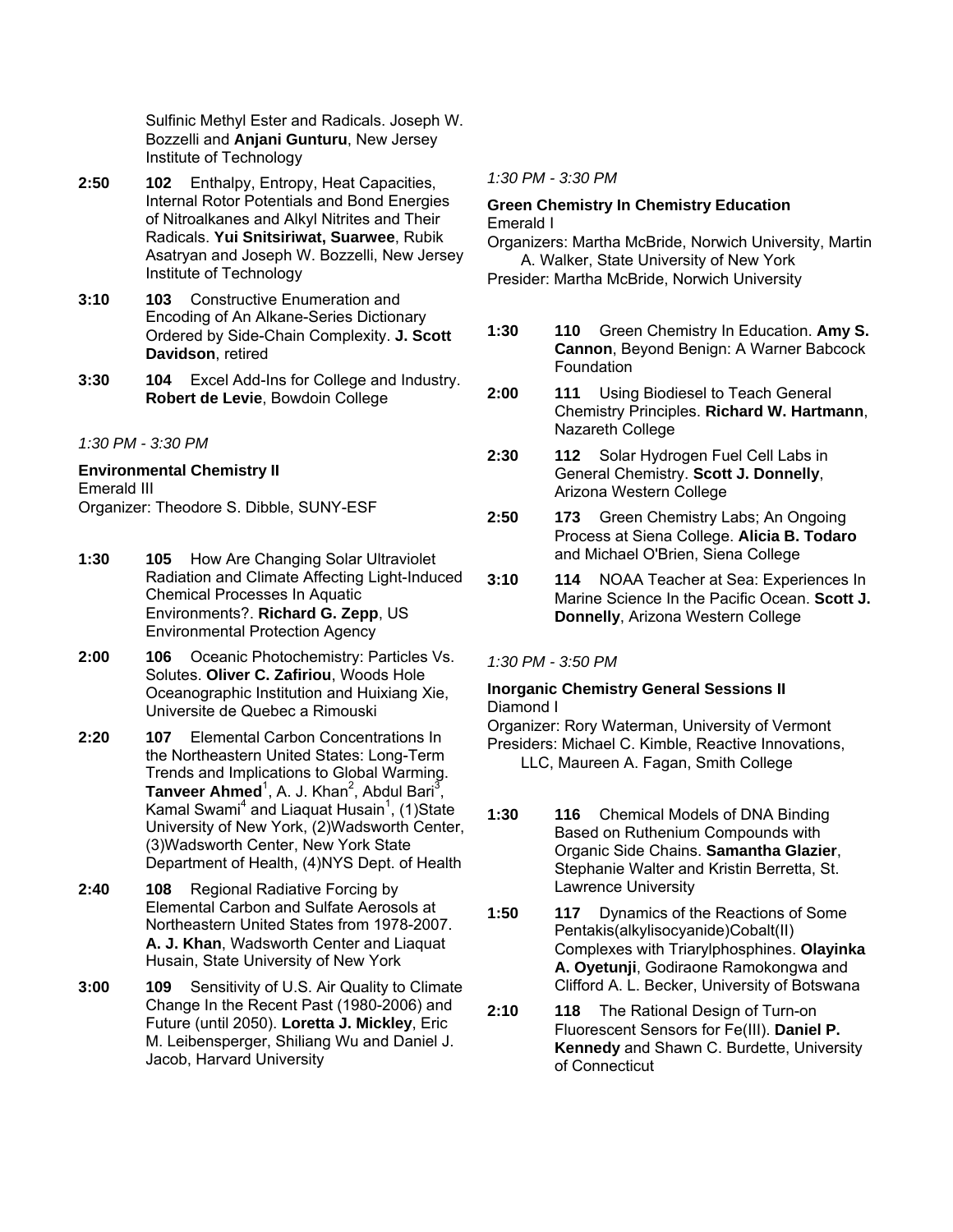- **2:30 119** Synthesis and Water-Solubilization of High Quality Nanocrystals. **William W. Yu**, Worcester Polytechnic Institute
- **2:50 120** Intense NIR Emission from Nanoscale Lanthanide Fluoride Clusters. **Michael D. Romanelli**, G. A. Kumar, Thomas J. Emge, Richard E. Riman and John G. Brennan, Rutgers University
- **3:10 121** Synthesis, Structure and Magnetic Properties of Pyrazine-Based Ladders. Robert T. Butcher, Christopher P. Landee and **Mark M. Turnbull**, Clark University

## *1:30 PM - 4:00 PM*

# **Synthetic Organic Methods across the Border, SOMAB 2008**

Amphitheater

- Organizers: Victor Snieckus, Queen's University, Toni Rantanen, Queen's University
- **1:30 122** Flatland Metalation. Aiming for New Synthetic Methodologies for Aromatics and Heteroaromatics. **Toni Ratanen** and Victor Snieckus, Queen's University
- **2:00 123** Iridium- and Palladium-Catalyzed Syntheses of *(S)*(+) and *(R)*(-) Coniine from Enantiopure Allylic Alcohols. **R. Jason Herr**, Matthew S. Dowling, Amanda C. Scampini and Tiffany M. Smith, Albany Molecular Research, Inc. (AMRI)
- **2:30 124** Electron- or Hydrogen-Rich Species and Their Reactivity In Non-Volatile Solvents. **Jason Clyburne** and Marissa Bender, Saint Mary's University
- **2:50 125** Towards Synthesis of New Tröger's Base Derivatives. Erhad Ascic<sup>1</sup>, Michael Harmata<sup>2</sup>, Kenneth Wärnmark<sup>3</sup>, Kristoffer Månsson<sup>3</sup> and Victor Snieckus<sup>1</sup>, (1)Queens University, (2)University of Missouri-Columbia, (3)Lund's University
- **3:10 126** Zinc Carbenoid-Mediated Chain Extension: Formation of Peptide Isosteres. **Charles K. Zercher**, University of New **Hampshire**
- **3:30 127** New Approaches to Functionalize Glycine Derivatives Via Direct C-C Bond Formation from C-H Bonds. **Liang Zhao** and Chao-Jun Li, McGill University

*1:45 PM - 4:00 PM* 

# **Peptides as Tools to Study Protein Function II**  Kingsland Room

Organizer: Robert Hondal, University of Vermont

- **1:45 128** Probing Peptide Self-Assembly with Nonnatural Amino Acids. **Bradley L. Nilsson**, Xianfeng Gu and Derek Ryan, University of Rochester
- **2:30 129** Peptides Derived from Proprotein Convertase Subtilisin Kexin 9 (PCSK9) Can Regulate Cholesterol Level by Modulating Its Functional Activity to Degrade LDL-Receptor. **Ajoy Basak** and Heather Palmer, Ottawa Health Research Institute, U Ottawa
- **3:00 130** Synergistic Binding of Nuclear Co-Regulator Peptide Models to the Ligand Binding Domain of the Retinoic Acid Receptor Alpha. **Christopher S. Francklyn**, Mindy Farris, Astrid Lague, Zara Manuelyan and Jacob Statnekov, College of Medicine, University of Vermont
- **3:30 131** Insights into Protein Stability by the Directed Assembly of Peptides. **Martin Case**, Universtiy of Vermont

# *2:00 PM - 4:00 PM*

# **Analytical Chemistry General Sessions**

Shelburne Room

- Organizer: Ewa M. Pater, Plattsburgh State University of New York
- **2:00 132** 2-Dimensional Stimulated Raman Spectroscopy of Anharmonic Vibrational Coupling. **David McCamant**, Kristina Wilson and Brendon Lyons, University of Rochester
- **2:20 133** Aging Behavior of Master Bond EP29LPSP as Determined by Thermal Analysis. **Iris B. K. Bloom**, C. S. Draper Laboratory
- **2:40 134** Ignitable Liquid Detection Using a Fluorescence-Based Vapor-Sensitive Microsphere Array. **Matthew J. Aernecke** and David R. Walt, Tufts University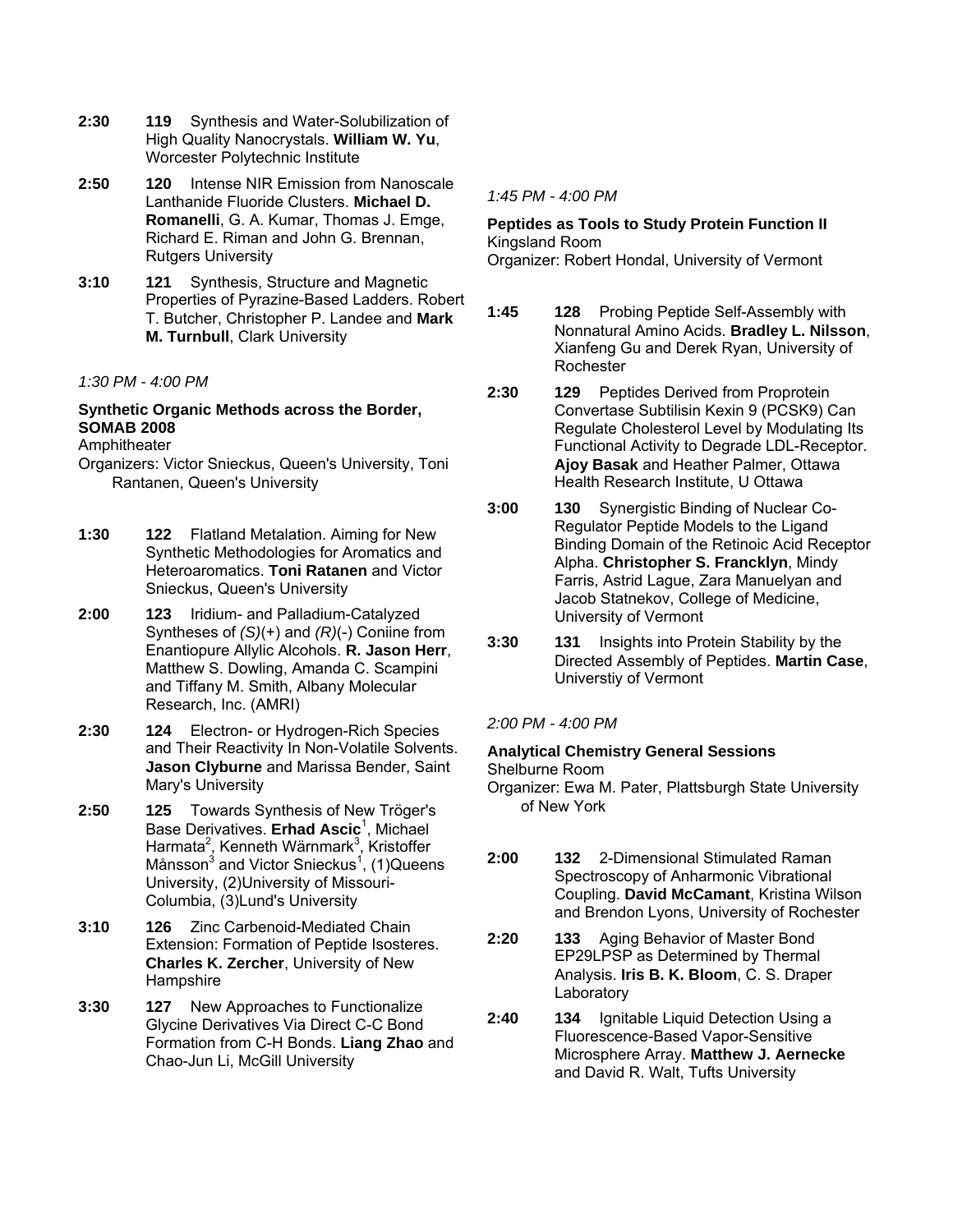**3:00 135** Headspace Microextraction into a Drop of Aqueous Solution: A Novel Approach In Microdiffusion Technique. **Alexander Y. Nazarenko**, SUNY College at Buffalo

*4:30 PM - 6:30 PM* 

# **21st Century Energy Posters**

#### Emerald Grand Ballroom

Organizers: Martin Case, Universtiy of Vermont, Fiona Case, Case Scientific

- **136** Photovoltaics beyond Conventional Silicon: Innovative Processes and Materials for Improved Solar Cell Efficiency. **Raghu Das**, IDTechEx
- **137** A Century of Spent Nuclear Fuel Management: A View from the Halfway Mark. **Andrew Orrell**, Sandia National Laboratories
- **138** Introduction to Hydrogen Technology. **Massoud**  Miri<sup>1</sup>, K.S.V. Santhanam<sup>1</sup>, Alla V. Bailey<sup>1</sup>, Gerald A. Takacs<sup>1</sup> and Roman Press<sup>2</sup>, (1)Rochester Institute of Technology, (2)Alphacon, LLC

## *4:30 PM - 6:30 PM*

## **Analytical Chemistry Posters**

Emerald Grand Ballroom Organizer: Ewa M. Pater, Plattsburgh State University of New York

- **139** 2-Dimensional Stimulated Raman Spectroscopy of Anharmonic Vibrational Coupling. **David McCamant**, Kristina Wilson and Brendon Lyons, University of Rochester
- **140** Headspace Microextraction into a Drop of Aqueous Solution: A Novel Approach In Microdiffusion Technique. **Alexander Y. Nazarenko**, SUNY College at Buffalo
- **141** GC-Fid/ms Determination of Hydroxyanthraquinones in Traditional Chinese Herbal Medicine Radix Polygoni Multiflori. **Yuegang Zuo**<sup>1</sup>, Chengjun Wang<sup>1</sup>, Jinwen Guo<sup>1</sup>, Yuejuan  $\text{Lin}^1$  and Yiwei Deng<sup>2</sup>, (1) University of Massachusetts Dartmouth, (2)University of Michigan-Dearborn
- **142** Ion-Pair HPLC Determination of Steroid Hormones and Their Conjugates in Human Fluids. Yuegang Zuo<sup>1</sup>, Yuejuan Lin<sup>1</sup> and Yiwei Deng<sup>2</sup>, (1)University of Massachusetts Dartmouth, (2)University of Michigan-Dearborn
- **143** Variations In Chemiluminescence and Fluorescence Signals Due to Water Quality. **Maricar Tarun** and Stephane Mabic, Millipore **Corporation**
- **144** Impedance Spectroscopy Studies of Ionic Conducting Glasses. **Pat Nandakumar**, University of Texas of the Permian Basin

## *4:30 PM - 6:30 PM*

# **Analytical Interfacial Science Posters**  Emerald Grand Ballroom

Organizer: R.S. Helburn, Pace University

- **145** Structures of Amino-Functionalized Organic Films on Silicon Substrates Studied by Fourier-Transform Infrared Spectroscopy, Ellipsometry, and Fluorescence Microscopy. **Lai Sze Wan**, Catherine Fill, Paul Seidler and Jamie Kim, State University of New YorK, Buffalo State
- **146** Effects of Curing Conditions on the Structure and Reactivity of Amino-Functionalized Organic Films on Silicon Substrates Studied by FTIR, Ellipsometry, and Fluorescence Microscopy. **Catherine Fill**, Lai Sze Wan, Paul Seidler and Jamie Kim, State University of New YorK, Buffalo **State**
- **147** Preparation and Characterization of Bonded Fused Silica Fibers Coated with Single-Wall Carbon Nanotubes. Q. Lu<sup>1</sup>, V. Samuilov<sup>1</sup>, N. Koirala<sup>1</sup>, P. Subedi<sup>1</sup>, C. Singh<sup>2</sup> and R.S. Helburn<sup>2</sup>, (1)St. John's University, (2)Pace **University**
- **148** Preparative SFC: Method Development to Scaleup. **Leslie Leith**, Dauh-Rurng Wu, Peng Li, Dawn Sun and Balu Balasubramanian, Bristol-Myers Squibb Company
- **149** Highly Sensitive Microbiosensors for Monitoring Clinically Important Analytes In An Oxygen-Free Environment: An Example of Selective Detection Dopamine. **John I. Njagi**, Cristina R. Ispas and Silvana Andreescu, Clarkson University

# *4:30 PM - 6:30 PM*

## **Chemical Biology Posters**

Emerald Grand Ballroom Organizer: Anthony C. Bishop, Amherst College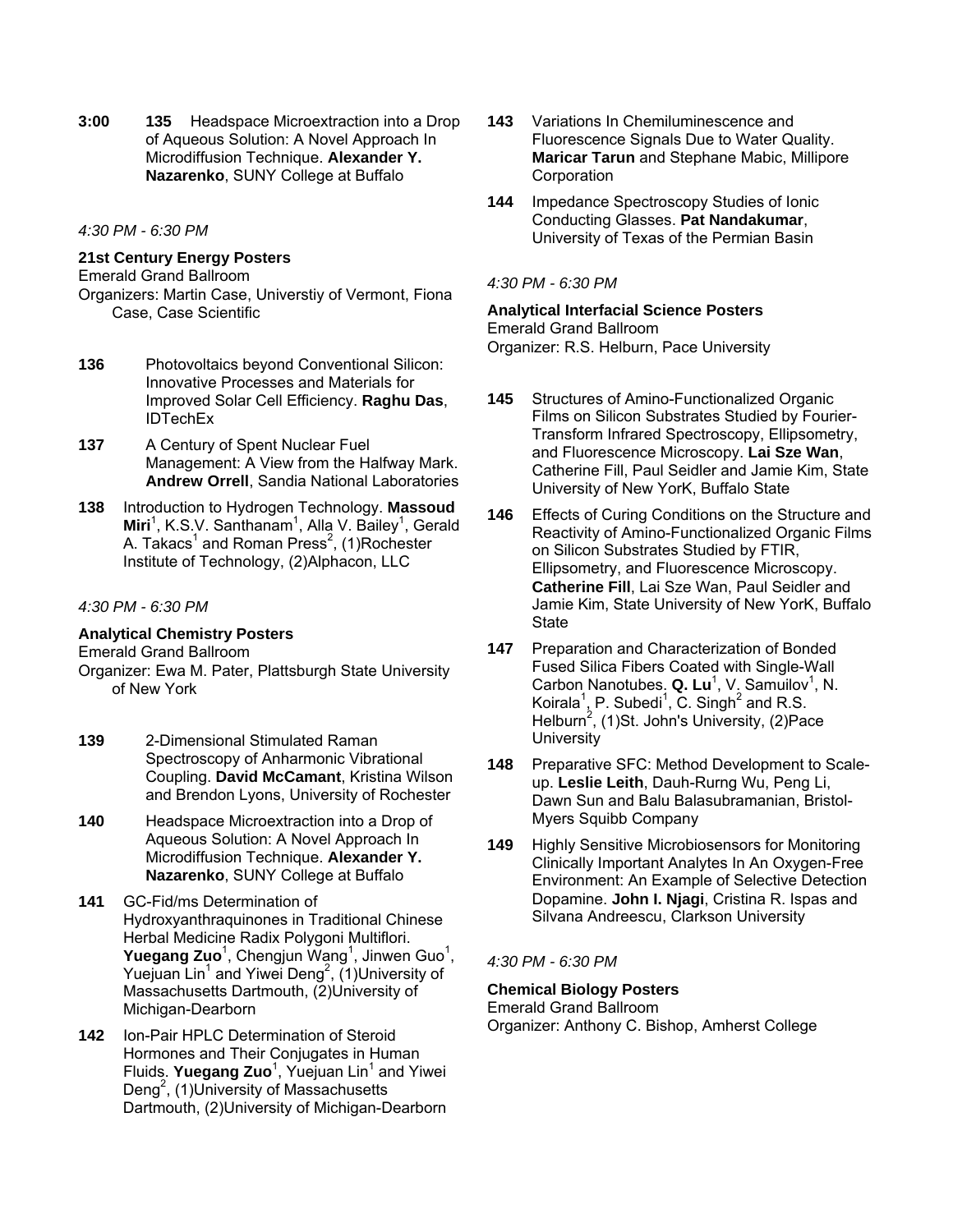- **150** Biocatalysts for Biodegradable Plastics Production. **Christopher T. Nomura**, SUNY-ESF
- **151** Structural Diversity and Similarity Amongst Sulfotransferases: Humans to Ticks and beyond. **Roberta S. King**, Emine Bihter Yalcin and Scott M. Struzik, University of Rhode Island, College of Pharmacy
- **152** Enzymatic Synthesis of N-Acyl Sialic Acid Analogs. Stephen R. Houghton, **Benjamin R. Lundgren** and Christopher N. Boddy, Syracuse University
- **153** Identification of Differentially Abundant Proteins In Elicited California Poppy Cell Cultures. John T. Oldham, Marina Hincapie, Tomas Rejtar and **Carolyn W.T. Lee-Parsons**, Northeastern University
- **154** Self-Assembled Monolayer Based Quartz Crystal Microbalance Biosensor for the Detection of Endocrine Disrupting Chemicals. **Linda A. Luck**, Adam Layhee and Courtney L. Sipe, State University of New York at Plattsburgh
- **155** Preparing Warriors to Battle Disease with a Trojan-Horse Attack on the Model Cysteine Protease Papain. **Maely Cabral** and Edward Brush, Bridgewater State College
- **156** Determining the Limiting Steps In Alkaloid Biosynthesis from *Catharanthus Roseus* Cultures Using Gene Expression Analysis and Precursor Feeding. Sheba Goklany, Ralph H. Loring and **Carolyn W.T. Lee-Parsons**, Northeastern **University**
- **157** Forensic Analysis of Canine DNA Samples in the Undergraduate Biochemistry Laboratory. **Sharonda Q. Bradley**, Tobin M. Carson, Brenda L. Fekete and Julie T. Millard, Colby College
- **158** Cell Cycle Effects on the Cytotoxicity of DNA Cross-Linking Agents. **Megan L. Watts** and Julie T. Millard, Colby College
- **159** DNA Cross-Linking Activity of (1 chloroethenyl)Oxirane with Synthetic DNA Oligomers. **Brian A. Wadugu**, Rebecca J. Rowe and Julie T. Millard, Colby College
- **160** Oral Cancer and Role of Alpha Emission from 210Po In Smokeless Tobacco (SLT). **Umme-Farzana Syed**, Wadsworth Center, New York Department of Health, Liaquat Husain, State University of New York and Abdul Bari, Wadsworth Center, New York State Department of Health
- **161** Characterization of a Fungal Polyketide Synthase Thioesterase: Identification of New Cross-Coupling Enzymatic Activity. **Meng Wang**<sup>1</sup> , Hui Zhou<sup>2</sup>, Yi Tang<sup>2</sup> and Christopher N. Boddy<sup>1</sup>, (1)Syracuse University, (2)University of California
- **162** Inhibition of Cellular Thioredoxin Reductase by the Anticancer Prodrug Cloretazine. **Christopher Buros**, Tyler Schleicher and Kevin Peter Rice, Colby College
- **163** DNA Repair Events Associated with the Anticancer Prodrug Cloretazine. **Kristina Langenborg** and Kevin Peter Rice, Colby College
- **164** Polyketide Substrate Analogs: Investigating the TE Regiochemistry of Cyclization. Christopher N. Boddy and **Atahualpa Pinto**, Syracuse **University**
- **165** Allosteric Modulation of SULT2A1 by Celecoxib and Nimesulide: Computational Analyses. **Emine Bihter Yalcin** and Roberta S. King, University of Rhode Island, College of Pharmacy
- **166** Novel Sulfotransferase from Black-Legged Tick Sulfonates Dopamine and Octopamine. **Emine Bihter Yalcin**, Sivakamasundari Pichu, Thomas N. Mather and Roberta S. King, University of Rhode Island
- **167** Effect of *D*-Cysteine Insertion on the Catalysis of *Drosophila Melanogaster* Thioredoxin Reductase. **Adam P. Lothrop** and Robert J. Hondal, University of Vermont, College of **Medicine**
- **168** Functional and Structural Characterization of Resurrected Ancestral Lysozyme and Alpha-Lactalbumin Proteins. **Margarita Viera** and Douglas L. Theobald, Brandeis University
- **169** Improving the Intracellular Delivery and Efficacy of FANA Oligonucleotides through Lipophilic Conjugation. **Núria Bayó-Puxan**<sup>1</sup> , Francis Robert<sup>2</sup>, Jeremy Lackey<sup>2</sup>, Mahmoud Elsabahy<sup>1</sup>, Nada Wazen<sup>1</sup>, Jerry Pelletier<sup>2</sup>, Masad J. Damha<sup>2</sup> and Jean-Christophe Leroux<sup>1</sup>, (1) University of Montreal, (2)McGill University
- **170** Ethylene's Involvement In the Photoperiod-Induced Flowering of *Pharbitis Nil* 'Violet' (Japanese morning glory). **Alison Fisher**, Quinn Conklin and Hillary Waterhouse, Norwich **University**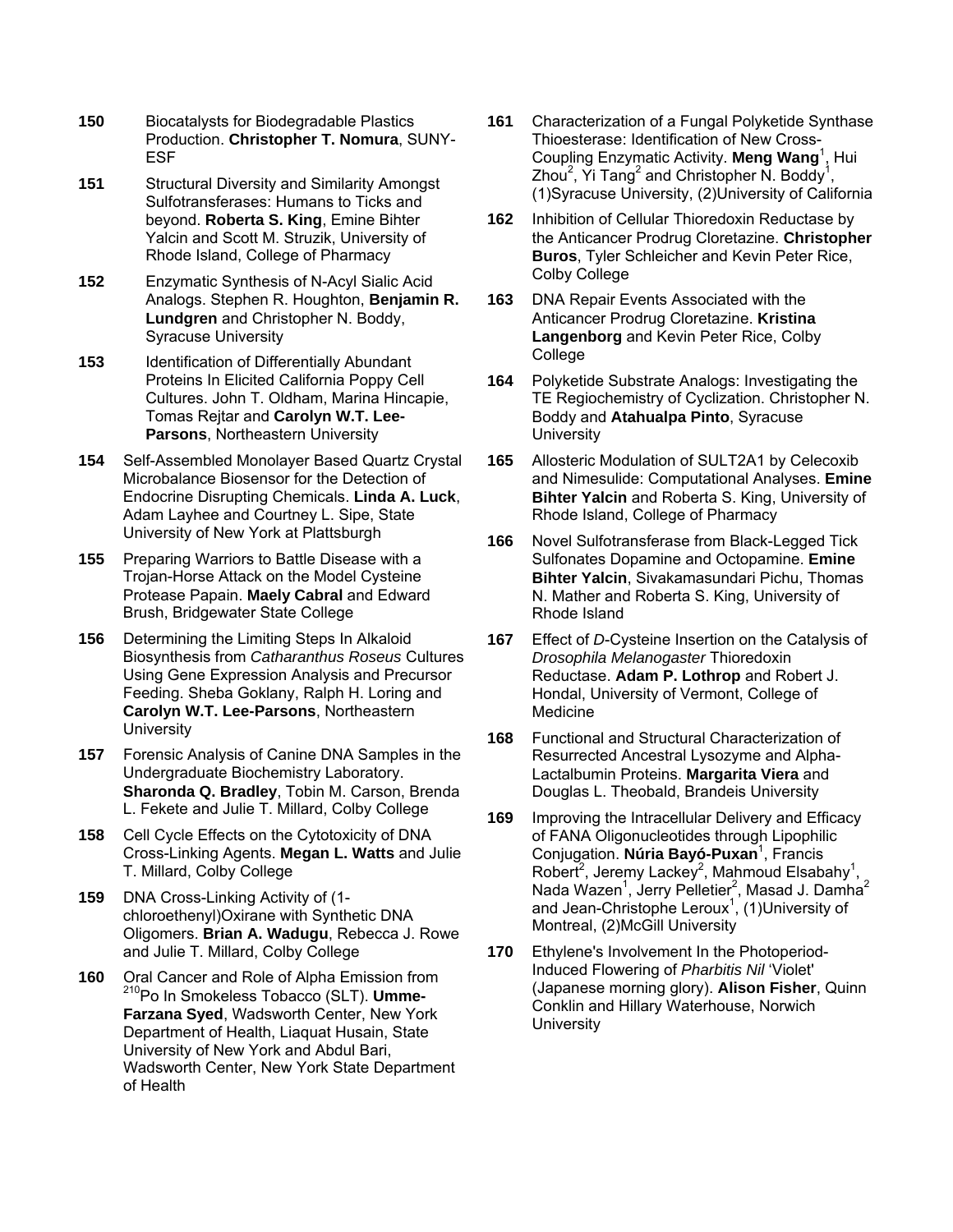and Daniel O'Leary<sup>2</sup>, (1)Syracuse University, (2)Pomona College

*4:30 PM - 6:30 PM* 

#### **Chemical Educators Posters**

Emerald Grand Ballroom Organizer: Martha McBride, Norwich University

- **171** Using Structural Equation Modeling (SEM) to Diagnose Readiness and Predict Success In Gen-Chem at UNH, with a Chem-Math Problem-Solving Recitation to Serve at-Risk Students. **W. Cary Kilner**, University of New **Hampshire**
- **172** Photobleaching: A Hands-on Experience for Young Schoolchildren. **OIlver C. Zafiriou**, Woods Hole Oceanographic Institution, Debra McRoberts, East Falmouth Elementary School and Bei Zhao, Ohio State University
- **173** Green Chemistry Labs; An Ongoing Process at Siena College. **Alicia B. Todaro** and Michael O'Brien, Siena College
- **174** From Primo Levi to HPLC: Oral and Written Assignments for Chemistry Undergraduates. **Joy M. Heising**, Massachusetts College of Pharmacy and Health Sciences

## *4:30 PM - 6:30 PM*

#### **Computers In Chemistry Posters**

Emerald Grand Ballroom Organizer: Fiona Case, Case Scientific

- **175** Constructive Enumeration and Encoding of An Alkane-Series Dictionary Ordered by Side-Chain Complexity. **J. Scott Davidson**, Noneretired
- **176** Importance of Vibrational Zero-Point Energy to Relative Polymorph Energies for Hydrogen Bonded Species. **Bruce Hudson**, Sharon A. Rivera and Damian G. Allis, Syracuse **University**
- **177** Computation of Deuterium Isotope Effects on Proton Chemical Shift for Hydrocarbons. **Bruce Hudson**<sup>1</sup>, Damian G Allis<sup>1</sup>, John Baldwin<sup>1</sup>, Shelly James<sup>1</sup>, Katherine Morgera<sup>1</sup>
- **178** Docking Studies of Dipeptides to Metabotropic Glutamate Receptors. **Sunanda Sukumar**<sup>1</sup>, Benjamin Woo<sup>1</sup>, N. Sukumar<sup>2</sup>, Arshad S. Kokardekar<sup>2</sup>, Judith Klein-Seetharaman $3$  and Kalyan C. Tirupula $3$ , (1)Albany College of Pharmacy, (2)Rensselaer Polytechnic Institute, (3)University of Pittsburgh
- **179** Structures and Thermochemical Properties of Methyl Sulfinic Acid and Methyl Sulfinic Methyl Ester and Radicals. Joseph W. Bozzelli and **Anjani Gunturu**, New Jersey Institute of Technology
- **180** Enthalpy, Entropy, Heat Capacities, Internal Rotor Potentials and Bond Energies of Nitroalkanes and Alkyl Nitrites and Their Radicals. **Yui Snitsiriwat, Suarwee**, Rubik Asatryan and Joseph W. Bozzelli, New Jersey Institute of Technology
- **181** Structural Requirements for the Post-Translational Green Fluorescent Protein Chromophore Formation. **Alicia L. Morgan**, Luisa A. Dickson and Marc Zimmer, Connecticut College
- **182** Structural Investigation of  $KCa<sub>2</sub>Nb<sub>3</sub>O<sub>10</sub>$  and Its Acidic Form  $HCa<sub>2</sub>Nb<sub>3</sub>O<sub>10</sub>$ - Using Density Functional Theory for Calculations of NMR Parameters. **Jhashanath Adhikari** and Luis J. Smith, Clark University

#### *4:30 PM - 6:30 PM*

# **Environmental Chemistry Posters**

Emerald Grand Ballroom Organizer: Theodore S. Dibble, SUNY-ESF

- **183** Acute Toxicity Effect of Textile Effluent and Bioaccumulation of Its Iron (Fe) Content by Tilapia Niloticus and Clibanarius Africanus. **Suziat Deolu-Sobogun**, Texas Southern **University**
- **184** Development of a Direct Method to Measure Mercury Deposition. **Jiaoyan Huang** and Thomas M. Holsen, Clarkson University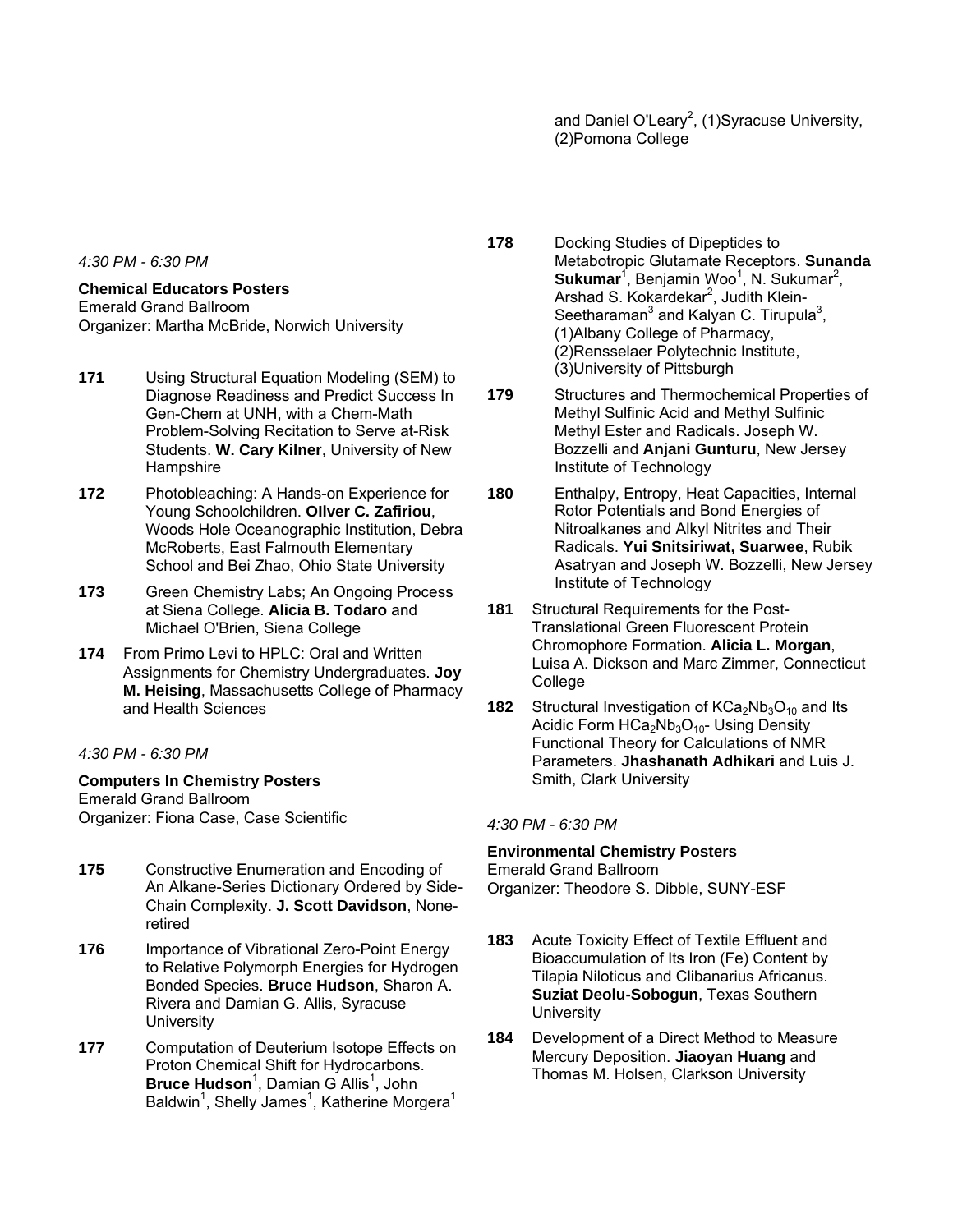- **185** Mercury Inputs, Outputs, Cycling, and Ambient Concentrations Under the Forest Canopy In the Adirondacks of New York. **Hyun-Deok Choi** and Thomas M. Holsen, Clarkson University
- **186** Determining Treatment Effects of Copper Sulfate and Carbaryl on *Ankistrodesmus Falcatus* Fluorescence Chlorophyll Chemistry. **Jamie L. Pinto**, Collin S. Roesler, Howard H. Patterson and John M. Peckenham, University of Maine
- **187** Greening the Campus at SUNY-ESF. **Theodore S. Dibble** and Cornelius B. Murphy, SUNY-ESF
- **188** ICP-MS Determination of Lead Isotope Ratios In Legal and Counterfeit Cigarette Tobacco Samples. **Christopher D. Judd** and Kamal Swami, NYS Dept. of Health
- **189** Isoprene and Monoterpene Emissions from Duke Forest: A Comparison of Ambient and Elevated CO2 Environments. **Barkley C. Sive**, Yong Zhou, Rachel Russo, Marguerite White, Ruth Varner, Jesse Ambrose, Elizabeth Frinak, Huiting Mao and Robert Talbot, University of New Hampshire
- **190** Mercury Transport Following Storm Events from a Northern Forest Landscape. **Joseph T. Bushey**<sup>1</sup>, Charles T. Driscoll<sup>2</sup>, Myron J. Mitchell<sup>3</sup>, Pranesh Selvendiran<sup>2</sup> and Mario R. Montesdeoca<sup>2</sup>, (1) University of Connecticut, (2)Syracuse University, (3)SUNY College of Environmental Science & Forestry
- **191** Nighttime Nitrate Radical Chemistry at Appledore Island, Maine during the 2004 International Consortium for Atmospheric Research on Transport and Transformation. **Jesse L.**  Ambrose<sup>1</sup>, Huiting Mao<sup>1</sup>, Howard R. Mayne<sup>1</sup>, Jochen Stutz<sup>2</sup>, Robert Talbot<sup>1</sup> and Barkley C. Sive<sup>1</sup>, (1) University of New Hampshire, (2)University of California, Los Angeles
- **192** Characterizing Benzene and Other Air Toxics In Akwesasne (NY). Rui Li<sup>1</sup>, Philip K. Hopke<sup>2</sup>, Sheila Kalenge<sup>2</sup> and Alan Rossner<sup>2</sup>, (1)Clarkson University, (2)Clarkson Univeristy
- **193** A Multiyear Study of Ultrafine Particle Number Size Distributions and Growth Events In Rochester, NY. **John Kasumba**<sup>1</sup>, Philip K. Hopke<sup>2</sup>, Mark Utell<sup>3</sup> and David Chalupa<sup>3</sup>, (1)Clarkson University, (2)Clarkson Univeristy, (3)University of Rochester
- **194** Diurnal Variability, Sources, and Sinks of Alkyl Nitrates In Coastal New England. **Rachel S.**  Russo<sup>1</sup>, Yong Zhou<sup>1</sup>, Jesse Ambrose<sup>1</sup>, Karl Haase<sup>1</sup>, Robert Talbot<sup>1</sup>, Barkley C. Sive<sup>1</sup> and Oliver W. Wingenter<sup>2</sup>, (1) University of New Hampshire, (2)New Mexico Institute of Mining and Technology
- **195** Calibration of Acetic Acid for Atmospheric Measurement Using PTR-MS. **Karl Haase**, Barkley Sive, Howard Mayne, Alex Pszenny, Carsten Nielsen and Robert Talbot, University of New Hampshire
- **196** Volatile Organic Compounds In Northern New England Marine and Continental Environments. Marguerite White<sup>1</sup>, Rachel Russo<sup>1</sup>, Yong Zhou<sup>1</sup>, Jesse Ambrose<sup>1</sup>, Karl Haase<sup>1</sup>, Leanna Conway<sup>1</sup>, Elizabeth Frinak<sup>1</sup>, Oliver W. Wingenter<sup>2</sup>, Ruth Varner<sup>1</sup>, Huiting Mao<sup>1</sup>, Robert Talbot<sup>1</sup> and Barkley Sive<sup>1</sup>, (1) University of New Hampshire, (2)New Mexico Institute of Mining and **Technology**
- **197** Atmospheric Aging of Biodiesel Exhaust Particles. **N. Tucker Stevens**, Dan Nielsen and Britt A. Holmen, The University of Vermont
- **198** Determination of Toxaphene In Fish Samples by GC/MS. **Xiaoyan Xia**<sup>1</sup>, Bernard S. Crimmins<sup>1</sup>, Philip K. Hopke<sup>1</sup>, Thomas M. Holsen<sup>1</sup>, James J. Pagano<sup>2</sup> and Michael S. Milligan<sup>3</sup>, (1)Clarkson Univeristy, (2)State University of New York at Oswego, (3)State University of New York at Fredonia
- **199** Comparison of Extraction Techniques for Size Resolved Analysis of Engine Combustion Particulate Matter with Ozone. **Dan Nielsen**, N. Tucker Stevens and Britt A. Holmen, The University of Vermont
- **200** Design and Construction of a Chemical Ionization Mass Spectrometer (CIMS) for Ambient Nitryl Chloride Analysis. **Leanna D. Conway**, Elizabeth K. Frinak, Robert W. Talbot, Barkley C. Sive and Howard R. Mayne, University of New Hampshire
- **201** PTR-MS Measurements of VOCs at Thompson Farm, NH, 2004-Present. **Elizabeth K. Frinak**, Carolyn E. Jordan, Tod K. Hagan, Karl B. Haase, Robert W. Talbot and Barkley C. Sive, University of New Hampshire
- **202** Isolation and Quantification of Elemental Carbon In Lake Sediments. **Kamal Swami**, A. J. Khan, Tanveer Ahmed, A. Bari and Liaquat Husain, NYS Dept. of Health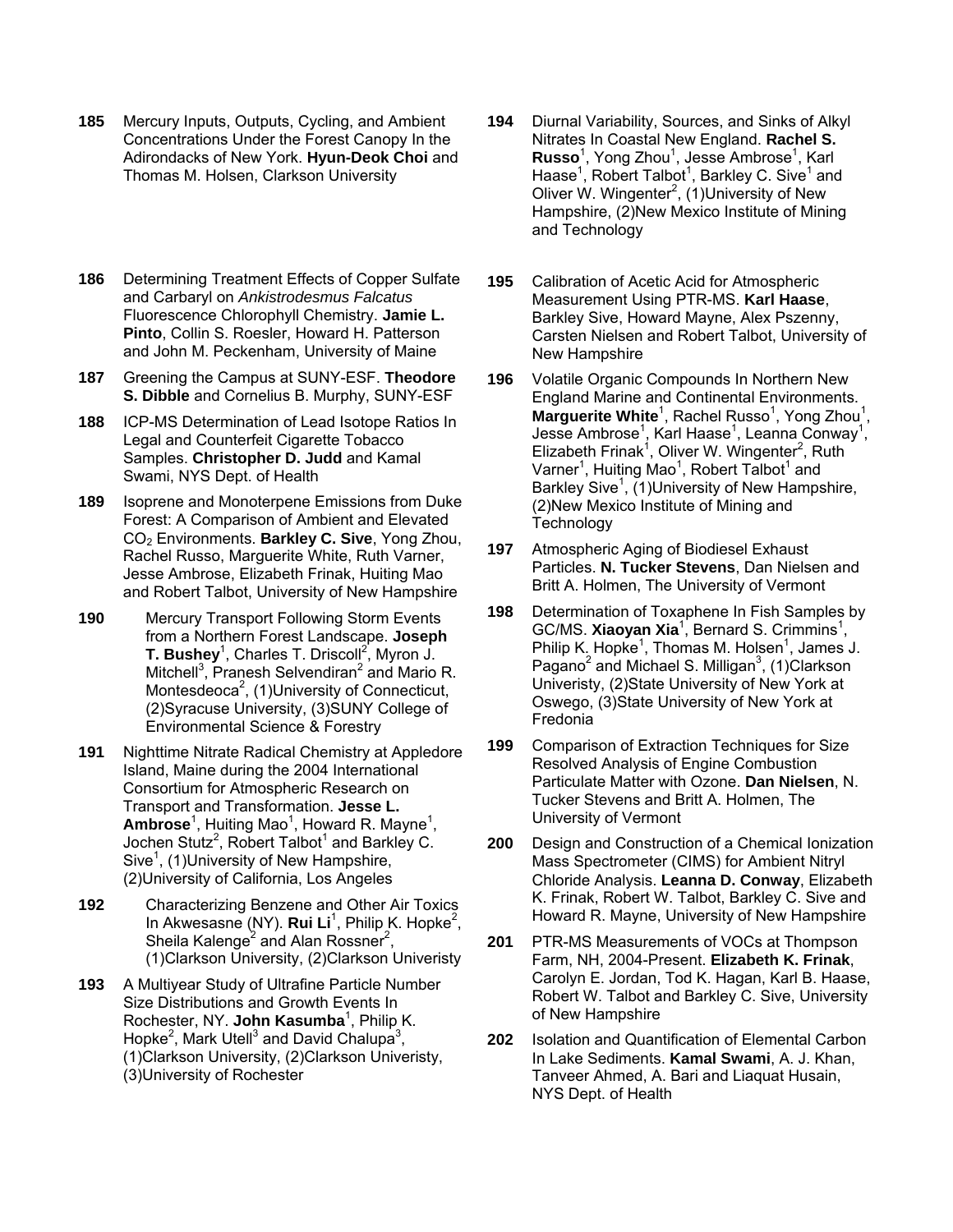- **203** Studies of Phosphatases In Tioga and Hammond Lakes. **Brianna J. Welch** and Barry R. Ganong, Mansfield University of Pennsylvania
- **204** Initial Characterization of Acid Phosphatases from the Tioga River. **Beth A. Keck** and Barry R. Ganong, Mansfield University of Pennsylvania
- **205** Characterization of Phosphatases In Tioga River Sediments. **Jamie L. Pollot** and Barry R. Ganong, Mansfield University of Pennsylvania
- **206** Bromoform and Dibromomethane Measurements In the Seacoast Region of New Hampshire, 2002–2004. **Yong Zhou**<sup>1</sup>, Huiting Mao<sup>1</sup>, Rachel S. Russo<sup>1</sup>, Donald Blake<sup>2</sup>, Oliver W. Wingenter<sup>3</sup>, Karl Haase<sup>1</sup>, Jesse Ambrose<sup>1</sup>, Marguerite White<sup>1</sup>, Ruth Varner<sup>1</sup>, Robert Talbot<sup>1</sup> and Barkley C. Sive<sup>1</sup>, (1)University of New Hampshire, (2)University of California, Irvine, (3)New Mexico Institute of Mining and Technology
- **207** Distinct Transport Mechanisms of Road Salt In New England Watersheds - Multivariate Statistical Analysis of Dissolved Constituents. Constantin Andronache, **Rudolph Hon**, Qing Xian, Newton Tedder and Barry Schaudt, Boston College
- **208** Characterization of Benzene and Other Air Toxics at Akwesasne. **Sheila Kalenge**, Philip K. Hopke and Alan Rossner, Clarkson Univeristy
- **209** Kinetic Modeling of Humid Air Chemistry during Electron Beam Exposure. **Karen L. Schmitt**, State University of New York College of Environmental Science and Forestry and Theodore S. Dibble, SUNY-ESF
- **210** Effect of Sediment Organic Carbon on Mercury Uptake by Aquatic Macrophytes. **Bernd G. Neumann**, University at Albany, State University of New York
- **211** Cross Effects Between Vapor Condensation and Brownian Coagulation In Marine Fog. **Marek A. Sitarski**, Husson College
- **212** Arsenic Testing of Private Groundwater Wells In New England. **Teresia Moller** and Dan Shepard, SolmeteX
- **213** ESEM-Eds Analysis of Heavy Metal Accumulation by Periphyton. **Garrett J. McGowan** and Erin Letovsky, Alfred University
- **214** Importance of Dimethylsulfoxide In the Marine Sulfur Cycle. Christopher E. Spiese<sup>1</sup>, David J. Kieber<sup>1</sup>, Daniella del Valle<sup>2</sup> and Ronald P. Kiene<sup>2</sup>, (1)SUNY-ESF, (2)Unviersity of South Alabama
- **215** Spin Trapping for Identification and Characterization of Particle-Bound Reactive Radical Species. **Jelica Pavlovic**, Xi Chen and Philip K. Hopke, Clarkson University
- **216** Interactions and Reactivity of Hg(II) on Glutathione-Modified Gold Piezoelectrode Studied by EQCN Technique. **Julia Dallas** and Maria R. Hepel, State University of New York at Potsdam

## *4:30 PM - 6:30 PM*

## **Green Chemistry Posters**

Emerald Grand Ballroom

Organizer: Martin A. Walker, State University of New York

- **217** Development of Analytical Methods to Evaluate the Purity of Biodiesel Produced from Waste Vegetable Oils. **Julianne Martell** and Edward Brush, Bridgewater State College
- **218** Investigating the Cost-Benefit Feasibility of Producing Biodiesel from Waste Vegetable Oil. **Amanda Bragan** and Edward Brush, Bridgewater State College
- **219** Polymerization Using Acne Cream. **Jeffrey Lucas**, Alicia B. Todaro, Karen S. Quaal and Kevin Kittredge, Siena College
- **220** Solventless Microwave Reductions of Ketones. **Renee E. Fowble**, Alicia B. Todaro and Kevin Kittredge, Siena College
- **221** Red Cabbage Indicator as a Viable Natural Fabric Dye. **Daniel Henderson** and Christine H. Jaworek-Lopes, Emmanuel College
- **222** Have Greener Alternatives Reduced the Use of Formaldehyde In Copper Plating?. **Jack D. Fellman**, Greener Chemistry Associates LLC

## *4:30 PM - 6:30 PM*

#### **Inorganic Chemistry Posters**

Emerald Grand Ballroom

Organizer: Rory Waterman, University of Vermont

**224** Dynamics of the Reactions of Some Pentakis(alkylisocyanide)Cobalt(II) Complexes with Triarylphosphines. **Olayinka**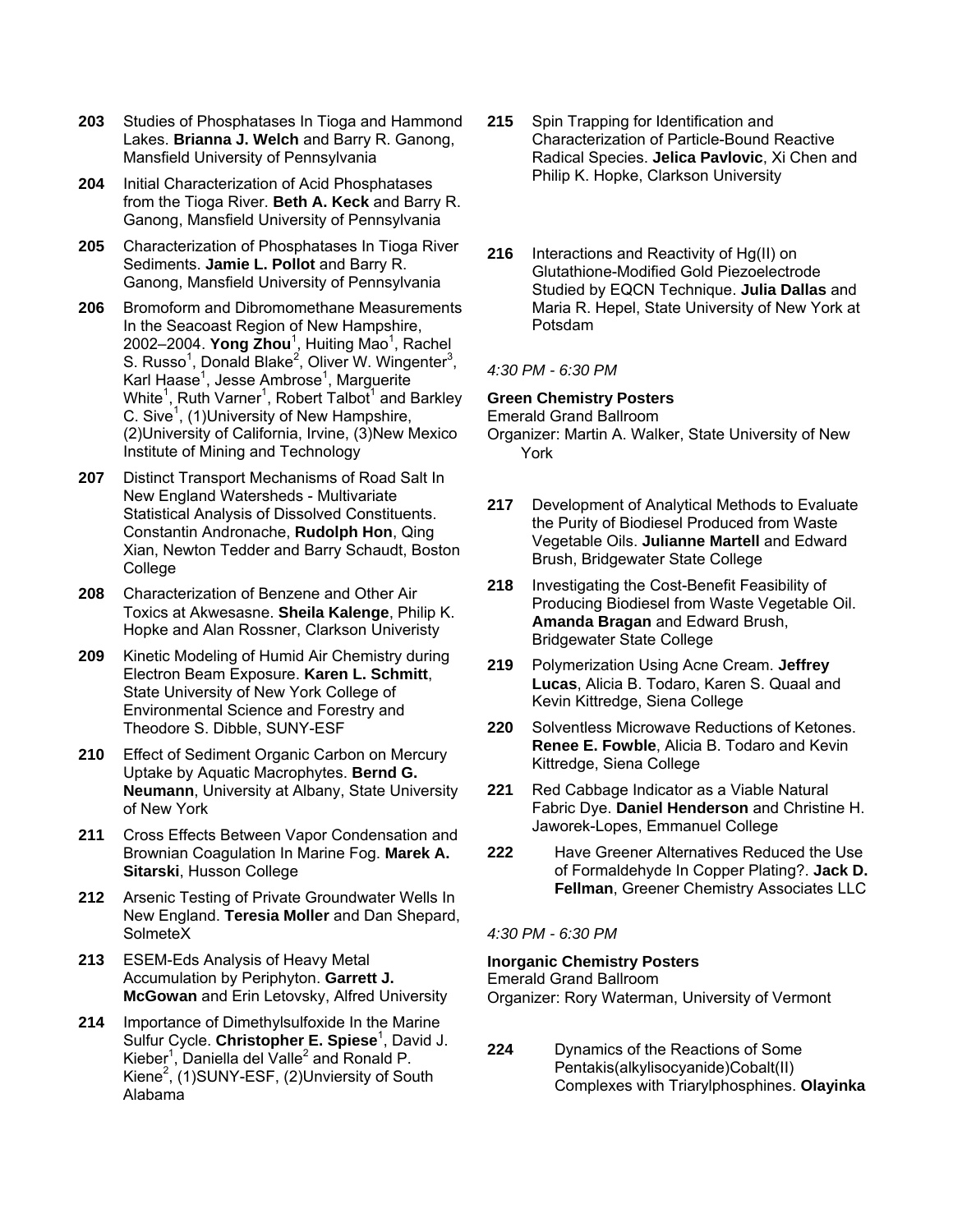**A. Oyetunji**, Godiraone Ramokongwa and Clifford A. L. Becker, University of Botswana

- **225** Molecular Modeling of Ebselen and Other Mimics of the Selenoprotein Glutathione Peroxidase. **Craig A. Bayse** and Sonia Antony, Old Dominion University
- **226** Synthesis and Water-Solubilization of High Quality Nanocrystals. **William W. Yu**, Worcester Polytechnic Institute
- **227** Tris(5-methylpyrazolyl)Methane: Synthesis and Its Iron(II) Complex. M. Scott Goodman<sup>1</sup>, Margaret A. Goodman<sup>2</sup>, Alexander Y. Nazarenko<sup>1</sup>, William W. Brennessel<sup>3</sup> and Zhanjie Li<sup>4</sup>, (1)SUNY College at Buffalo, (2)D'Youville College, (3)University of Rochester, (4)SUNY Buffalo
- **228** Selective Oxidation of Organic Compounds Using Mo/v Polyoxometalates Immobilized on Mesoporous Silica. **Rani Jha** and Christopher C. Landry, University of Vermont
- **229** Room Temperature Oxidation of 2- Chloroethyl-Ethylsulfide (CEES) Using Acid Prepared Mesoporous Silica (APMS) Supported Oxo Vanadium Catalysts. **Rahul S. Patel** and Christopher C. Landry, University of Vermont
- **230** Mechanistic Studies of the Lability of Palladium Enolate Ligands. **Maureen A. Fagan**, Katherine Kornecki and Paninya Masrangsan, Smith College
- **231** Synthesis, Structure, and Magnetic Properties of Bis(3-amino-2-chloropyridinium) Tetrahalocuprate (II) [Halogen= Cl or Br]. **Susan N. Herringer**, Robert T. Butcher, Christopher P. Landee and Mark M. Turnbull, Clark University
- **232** Copper Halide Complexes of 2,2'-Dimethyl-4,4'- Bipyridine. **David J. Carnevale**, Christopher P Landee and Mark M. Turnbull, Clark University
- **233** Coordination Chemistry of Group 12 Thiocyanate Complexes Containing the Pyrazine Moiety. Paula Secondo<sup>1</sup>, Anita Jayavikraman<sup>1</sup> and Russell Baughman<sup>2</sup>, (1)Western Connecticut State University, (2)Truman State University
- **234** Further Investigation of the Pd-Pd Bond. **Dan Graham**, Claudia M. Fafard, Chun-Hsing Chen, Bruce M. Foxman and Oleg V. Ozerov, Brandeis **University**
- **235** The Oxidation of Carbon Monoxide In Hydrogen by Zeolite-Supported Photocatalysts. **Robert**

**Gomez** and Howard H. Patterson, University of Maine

- **236** Luminescence of Heterogeneous Nanoclusters Containing  $d^8$  and  $d^{10}$  lons with Energy Transfer to Tb<sup>3+</sup>Lanthanide Acceptor Ions In Aqueous Solution. **Zhonghua Guo**, David Welch, Shaun Christian, Nathan Cookson and Howard H. Patterson, University of Maine at Orono
- 237 Anodic Electrochemistry of Tp\*Re(CO)<sub>3</sub>. Kan Wu and William E. Geiger, UNIVERSITY OF VERMONT
- **238** Photochemical Reactivity of Two Gold(I) Dinuclear Complex, Cis/trans-(AupNBT)<sub>2</sub>dppee. A Story with a Radical Twist. **Janet B. Foley** and Angela Herring, Bennington College
- 239 Preparation of Polymerizable Cu<sup>2+</sup> Receptors for Use In Novel Fluorescent Sensors. **Nicholas E.**  Bencivenga<sup>1</sup>, Roy P. Planalp<sup>1</sup>, Jie Du<sup>1</sup>, Shaojun Yao<sup>1</sup>, W. Rudolf Seitz<sup>1</sup>, Randy K. Jackson<sup>2</sup>, Daniel P. Kennedy<sup>2</sup> and Shawn C. Burdette<sup>2</sup>, (1)University of New Hampshire, (2)University of **Connecticut**
- **240** Insight into Metal-Mediated Thiol-Disulfide Exchange. **Asela Chandrasoma**, Alice Bruce and Mitchell Bruce, University of Maine
- **241** Gold(I)-Mediated Disulfide Exchange Kinetics as a Function of Solvent Dielectric Constant. **Mostapha Aghamoosa**, Benjamin Briggs, Erik Harriman, Andrew Cashman, Alice Bruce and Mitchell Bruce, University of Maine

# *4:30 PM - 6:30 PM*

## **Layered Materials Posters**

Emerald Grand Ballroom

Organizer: Willem R. Leenstra, University of Vermont

- **242** Organosilicon Polymer Nanocomposites. Michelle A. Boucher<sup>1</sup>, Brendon Miller<sup>1</sup>, Aaron Crandall<sup>1</sup> and Malcolm E. Kenney<sup>2</sup>, (1)Utica College, (2)Case Western Reserve **University**
- **243** Exploring the Local Structure of Layered Niobate Materials by 93Nb Solid State NMR. **Xuefeng Wang** and Luis J. Smith, Clark University
- **244** Fabrication and Characterization of Self-Assembled Thin Film Materials for Colorimetric Sensing of Organic Pollutants. **Jason P. Marion**, Amanda C. Paske and Jodi L. O'Donnell, Siena **College**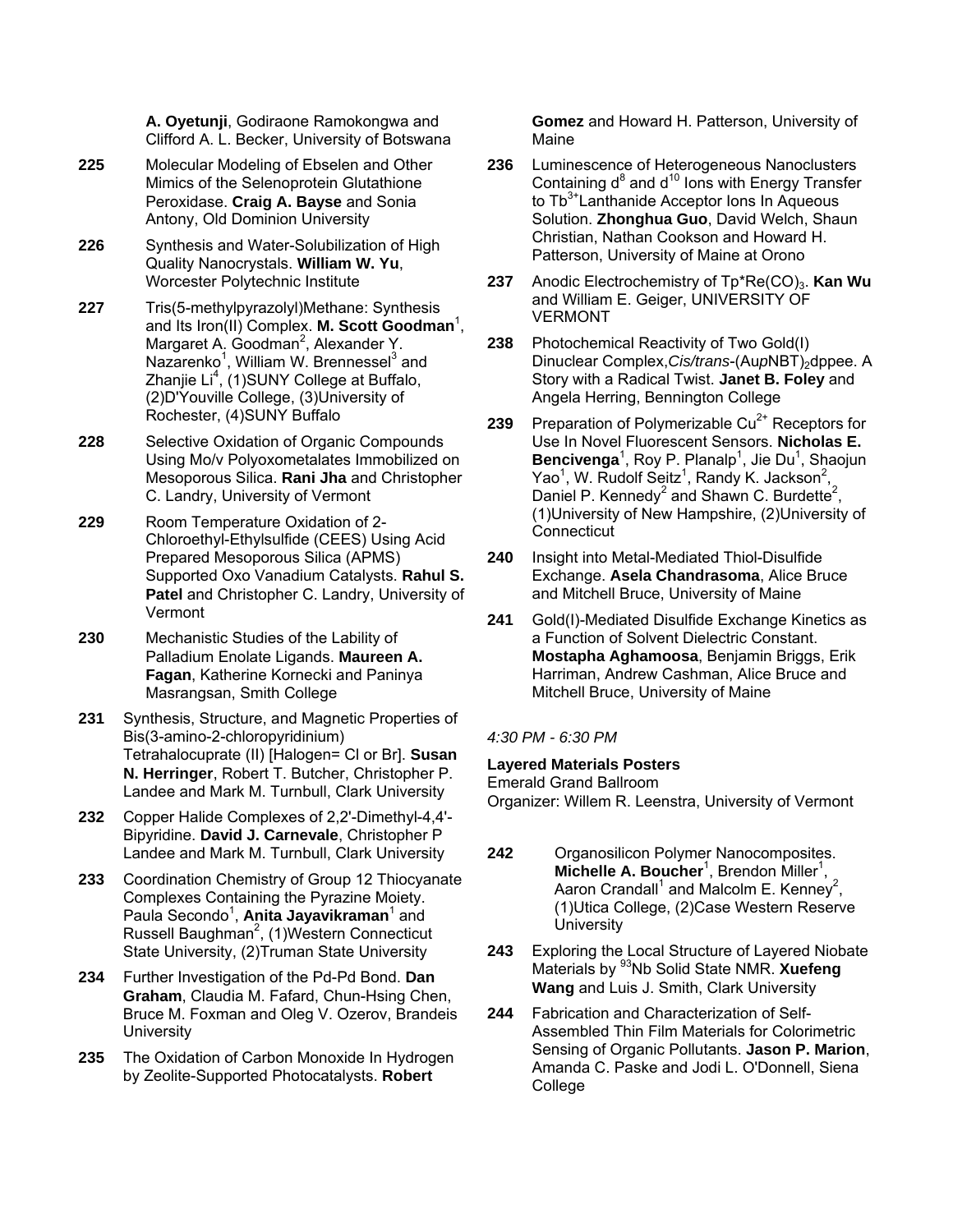*4:30 PM - 6:30 PM* 

# **Medicinal Chemistry Posters**

Emerald Grand Ballroom Organizer: Scott Cowen, AstraZeneca

- **245** Investigating the Mode of Action for Leucascandrolide a and Neopeltolide Using Expression Profiling and Gene Networks. **Melissa M. C. Dominguez** and Scott E. Schaus, Boston University
- **246** Analyze Drug Metabolites by D-IR-Ect Profiling. A New Technology Combining Deuterium Labeling and Infrared (IR) Detection. **Zhaohui Sunny Zhou** and Bobby WK Lee, Northeastern University
- **247** Applying Isotopic Pattern Matching Algorithms to Identify Metabolites Using High Mass Accuracy MSn Analysis. **Robert E. Buco II**<sup>1</sup> , Simon Ashton<sup>2</sup>, John Warrander<sup>2</sup> and Neil Loftus<sup>2</sup>, (1)Shimadzu Scientific Instruments, Inc., (2)Shimadzu Corporation
- **248** Probing the Mechanism of Scheinfurthin Action: Synthesis and Biological Action of Fluorescent Schweinfurthin Analogs. **Jeffrey D. Neighbors**, Craig H. Kuder, Joseph J. Topczewski, Raymond J. Hohl and David F. Wiemer, University of Iowa
- **249** Antimycobacterial Properties of Novel Derivatives of Para-Aminosalicylic Acid. Activities against Drug-Resistant Mycobacterium Tuberculosis. Michael J. Hearn<sup>1</sup>, Michael H. Cynamon<sup>2</sup>, Michaeline F. Chen<sup>1</sup>, Claire Schlemme<sup>1</sup> and Ruth Wang'ondu<sup>1</sup>, (1)Wellesley College, (2)Veterans Affairs Medical Center
- **250** Preparative Supercritical Fluid Chromatography: From Method Development to Scale-up. **Leslie Leith**, Bristol-Myers Squibb Company
- **251** 2,3-Diaminopyrazines as Inhibitors of Rho Kinase. Alan J. Henderson<sup>1</sup>, Mark Hadden<sup>1</sup>, Cheng Guo<sup>1</sup>, Neema Douglas<sup>1</sup>, Helene Y. Decornez<sup>1</sup>, Mark R. Hellberg<sup>2</sup>, Andrew Rusinko<sup>2</sup>,

Martin B. Wax<sup>2</sup>, Marsha McLaughlin<sup>2</sup>, Naj Sharif<sup>2</sup>, Colene Drace<sup>2</sup> and Raj Patil<sup>2</sup>, (1) AMRI, (2) Alcon Research, Ltd.

- **252** Androgen Mediated Prevention of Breast Cancer. **Vinay Likhite**, Baroda Cancer Research Center
- **253** Studies toward the Synthesis of Viridin Analogs. **Teather J. Sundstrom** and Dennis L. Wright, University of Connecticut
- **254** Structure-Activity Relationship of Steroid D-Ring Mimetics In Nonsteroidal Dissociated Glucocorticoid Agonists. **Pingrong Liu**, Boehringer Ingelheim Pharmaceuticals, Inc.
- **255** Design, Synthesis, and Evaluation of Imidazole– Dioxolane Compounds as Selective Heme Oxygenase Inhibitors. **Jason Z. Vlahakis**, Maaike Hum, Kanji Nakatsu and Walter A. Szarek, Queen's University
- **256** Combinatorial Synthesis of Glycosylated Flavonols. **Zhitao Li**, George Ngojeh, Zhi Zheng and Min Chen, Binghamton University
- **257** Synthesis of Ketolide Analogs Using Methyl Nonactate Scaffolds. **Yuliya Sumskaya** and Dennis L. Wright, University of Connecticut

## *4:30 PM - 6:30 PM*

# **Organic Chemistry Posters**

Emerald Grand Ballroom

Organizer: Thomas S. Hughes, University of Vermont

- **258** Palladium-Catalyzed Reactions with Gaseous Reagents: Carbonylation with Carbon Monoxide, Heck Reaction with Ethene. **Chad M. Kormos**, The University of Connecticut and Nicholas Leadbeater, University of **Connecticut**
- **259** Cyclopropanation of Alkenes with Diazomalonates Using Rh<sub>2</sub>esp<sub>2</sub> as Catalyst. **Susanne Kiau**, Francisco González-Bobes, Michaël D. B. Fenster, Sergei Kolotuchin, Laxma Kolla and Maxime Soumeillant, Bristol-Myers Squibb Pharmaceutical Company
- **260** Copper(II)-Catalyzed Enantioselective Intramolecular Aminohydroxylation of Olefins. **Peter H. Fuller**, Jin Woo Kim and Sherry R. Chemler, State University of New York at Buffalo
- **261** Substituted Phenylene Ethynylene Macrocycles: Precursors of Carbon Nanotubes. Andrew L. Korich<sup>1</sup>, Ian A.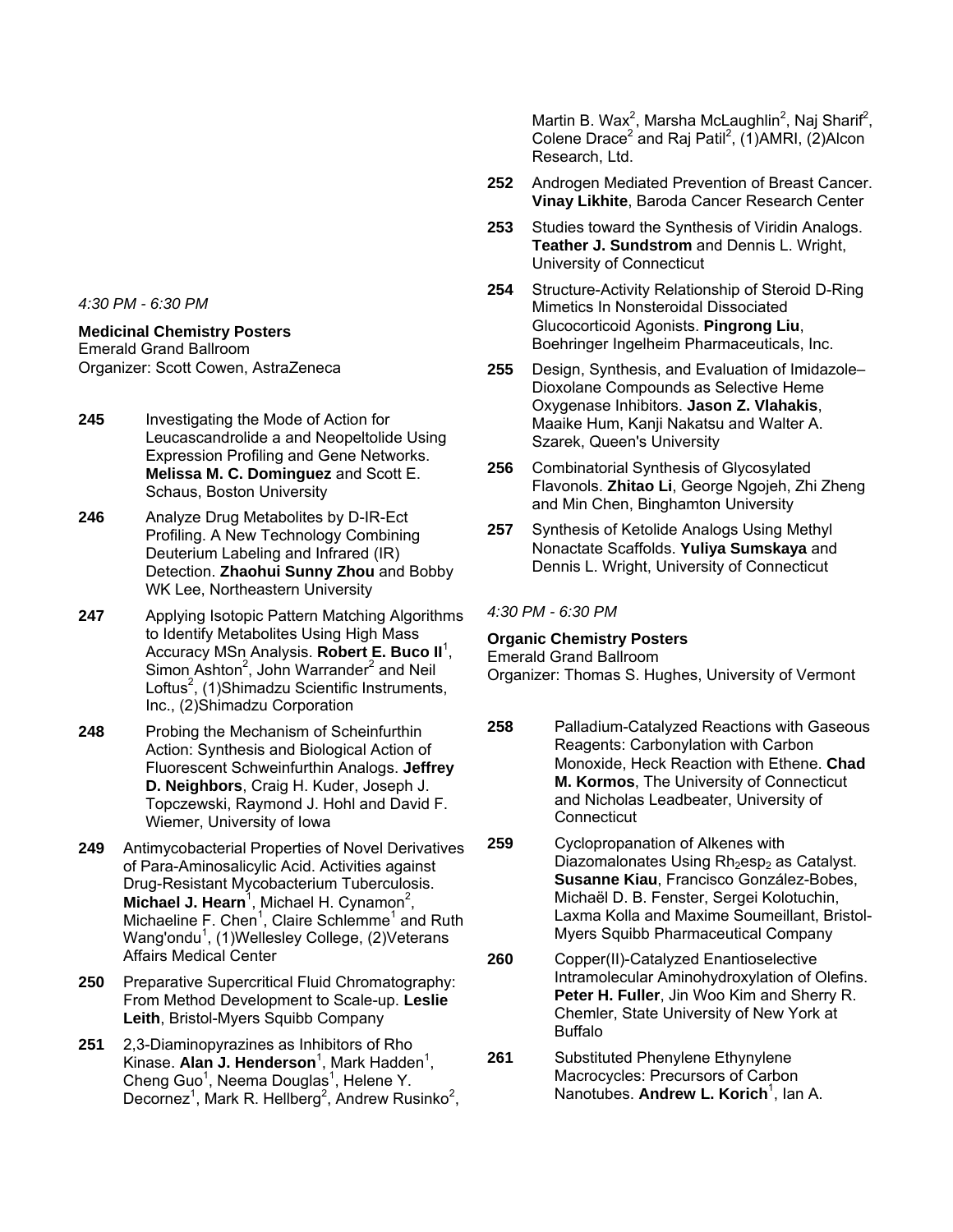McBee $^2$  and Thomas S. Hughes<sup>1</sup>, (1)University of Vermont, (2)Boston University

- **262** A Synthesis of N-Bridged 5,6-Bicylic Pyridines Via a Mild Cyclodehydration Using the Burgess Reagent and Discovery of a Novel Carbamylsulfonylation Reaction. **Ashok K. Trehan**, Jie Jack Li, James J. Li, Jun Li and Henry S. Won, Bristol Myers Squibb Co.
- **263** Flatland Metalation. Aiming for New Synthetic Methodologies for Aromatics and Heteroaromatics. **Toni Ratanen** and Victor Snieckus, Queen's University
- **264** Preparation of Derivatives of An Isomer of Glycerol Menthonide. **Amber McCloskey** and Anthony J. Kiessling, Mansfield University
- **265** Synthesis and Biological Evaluation of Novel Fluorinated Pyrazolone Nucleosides. **Ibrahim M.**  Abdou<sup>1</sup>, Salma A. Merghanib<sup>2</sup>, Hussein F. Zohdia<sup>1</sup> and Ahmed Al-Marzouqi<sup>2</sup>, (1)College of Science, UAE University, (2)College of Medicine & Health ScienceScience, UAE University
- **266** Chromatograms from TLC Data: A New Tool for the Optimization of Flash Chromatographic Separations. **Justin Fair** and Chad M. Kormos, The University of Connecticut
- **267** Friedel-Crafts Acylation of Indoles and Azaindoles in Acidic Imidazolium Chloroaluminate Ionic Liquid at Room Temperature. **Kap-Sun Yeung**, Michelle E. Farkas, Zhilei Qiu, Zhong Yang, Qiufen Xue, John A. Bender, Alicia Regueiro-Ren, Andrew Good and John F. Kadow, Bristol-Myers Squibb
- **268** Resolution of Chiral Pharmaceuticals Via Crystallization on Self-Assembled Monolayers. **Pranoti S. Navare**, Timothy J. Lawton and John C. MacDonald, Worcester Polytechnic Institute
- **269** Investigations into the Equilibrium Mixture of Glycerol Menthonides. **Ashley L. Johnson** and Anthony J. Kiessling, Mansfield University
- **270** Studies towards An Efficient Synthesis of Pterocellins. Fehmi Damkaci, **Michael Bovino**, Drew Camelio and Adam Stringer, State University of New York at Oswego
- **271** Palladium-Catalyzed C-H Insertion of N-Iminopyridinium Ylides. **James J. Mousseau**, Alexandre Larivée and André B. Charette, Université de Montréal
- **272** My Ongoing Undergraduate Research Project: Model Studies towards the Synthesis of N-Vanillyl Bis (E-8-methyl-6-nonen)Imide. **Kent S.**

**Marshall** and Anthony J Latella, Quinnipiac **University** 

- **273** Synthesis of Novel Carbohydrate Fused Macrolactams. **Richard T. Desmond**, W. Sean Fyvie and Mark W. Peczuh, University of **Connecticut**
- **274** Ring-Contraction of Lactams: A New Methodology for the Synthesis of Nitrogen Heterocycles. **Alexandre Drouin**, Dana Winter, Jean Lessard and Claude Spino, Université de Sherbrooke
- **275** Prins Cyclization Under Mild Conditions: Formation of Cyclic Ethers from Unsaturated Alpha-Haloether. Patrice Arpin<sup>1</sup>, Bryan Hill<sup>2</sup> and Claude Spino<sup>1</sup>, (1) Université de Sherbrooke, (2)Brandon University
- **276** Efficient Syntheses of 8-Substituted Xanthine Adenosine Receptor Antagonists. Dong Ma, Graham B. Jones and **Amy E. Kallmerten**, Northeastern University
- **277** Microwave Expedited Fluorodenitrations as a Route to Novel PET Imaging Agents. **Patrick Ng**, Krista Wager, Elizabeth V. Jones and Amy E. Kallmerten, Northeastern University
- **278** The Tandem Hiyama Coupling-Nucleophilic Displacement Route to Fluoroalkylated Arenes. **Luke Harris**, Patrick Ng, Amy E. Kallmerten and Graham B. Jones, Northeastern University
- **279** Electronic Effects of the 1,3-Diza Claisen Rearrangement. **Rachel Aranha** and José S. Madalengoitia, University of Vermont
- **280** Cationic Cobalt Catalysis: Improving upon Alpha-Olefin Dimerization. **Michael J. Ardolino** and Richard D. Broene, Bowdoin College
- **281** Stereochemical Control of Regioselectivity and Structure of Non-Planar Aromatics: Synthesis and Resolution of Amino Acid-Derivatized Trioxatricornan with C3 Symmetry. **Sri Kamesh Narasimhan**, Lei Wu, Akshay Shah, Rosina Lombardi, Teresa B Freedman, Deborah J Kerwood and Yan-Yeung Luk, Syracuse **University**
- **282** Palladium Catalyzed Direct Heck Coupling at C-5 of Imidazo[1,5-a]Pyrazines. Jian-Xin Wang<sup>1</sup>, J. Adam McCubbin<sup>1</sup>, Meizhong Jin<sup>2</sup>, Andrew P. Crew<sup>2</sup>, Radoslaw S. Laufer<sup>2</sup>, Mark J. Mulvihill<sup>2</sup>, Victor Snieckus<sup>1</sup> and **Johnathan Board**<sup>3</sup>,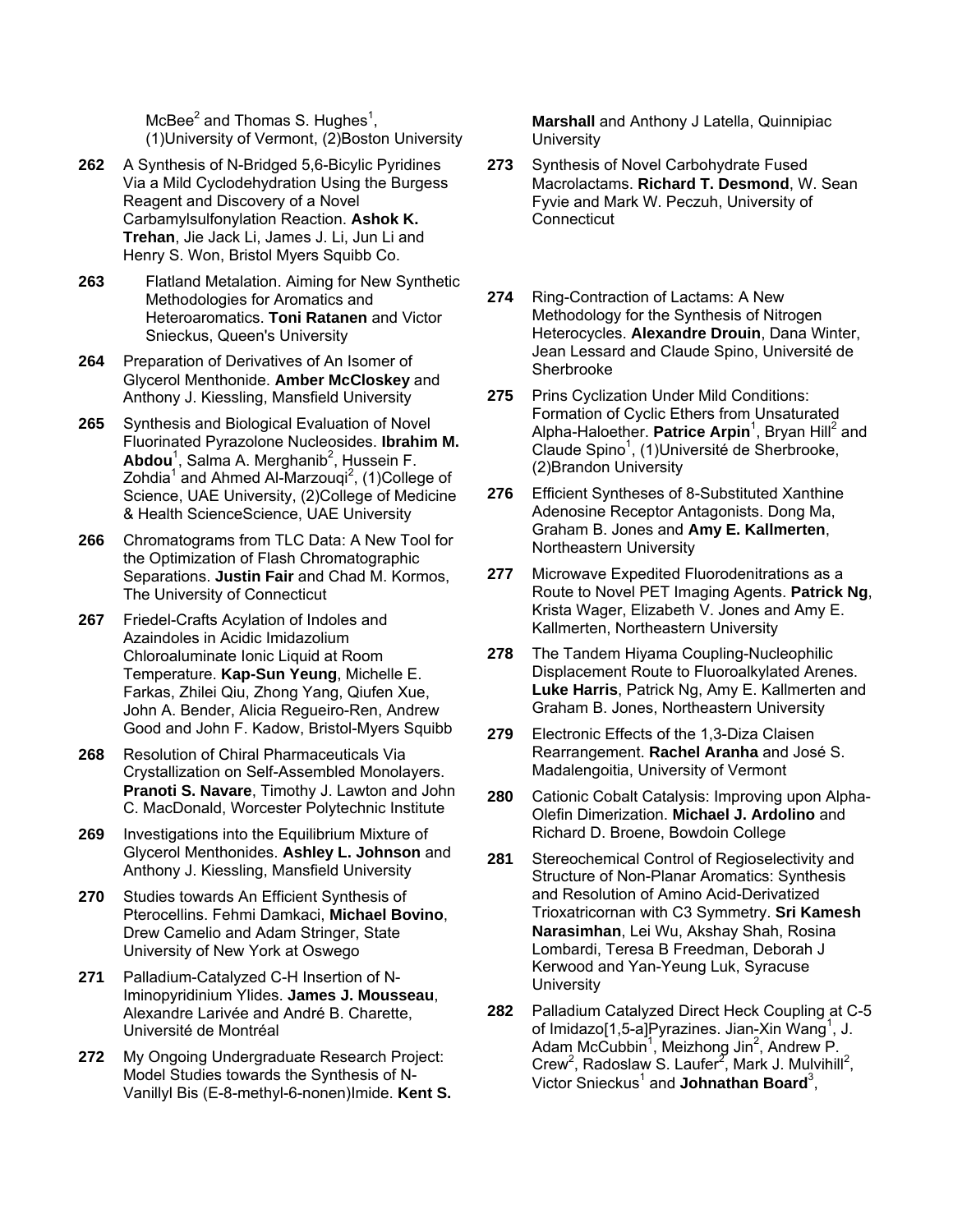(1)Queens University, (2)OSI Pharmaceuticals Inc, (3)Queen's University

- **283** C-H Activation Versus Directed Ortho Metalation (DoM) . Complementarity of Ir-Catalysed Borylation of Aromatics and Heteroaromatics. **Maike Becker**, Timothy Hurst and Victor Snieckus, Queen's University
- **284** Advances In Directed Ortho Metalation Chemistry. towards the Development of a Boron Based Directing Metal Group. **Hendrik Wagner**, Johnathan Board and Victor Snieckus, Queen's **University**
- **285** Transacylation of Acetate Esters. **John C. Proetta**, Martin A. Walker and Matthew Hudson, State University of New York
- **286** Microwave-Interfaced Raman Spectroscopy: A Quantitative Tool to Obtain Kinetic Data for Organic Reactions. **Jason Schmink** and Nicholas Leadbeater, University of Connecticut
- **287** Computations on Two Diastereomeric α-Bromoamide Derivatives of Chiral Oxazolidinones (Evans' chiral auxiliaries). **Kin Yang**, Teresa B Freedman and Donald C Dittmer, Syracuse University
- **288** Calculations on Enolate Structures of 3- Acyltetramic Acids. **Daniel C. Langevin**, Teresa B. Freedman and Donald C. Dittmer, Syracuse **University**
- **289** Application of Tellurium Chemistry to the Anionic Oxy-Cope Rearrangement and to the Synthesis of Tetramic Acids. **Venkata Subbarao Kandula**, Dmitry Avilov, Arthur Carminucci, Matthew Purzycki and Donald C. Dittmer, Syracuse **University**
- **290** Methodology for the Synthesis of α-Chloroazoalkanes. **Jodi M. Wyman**, The University of Vermont and Matthias Brewer, University of Vermont
- **291** Tethered Aldehyde Ynones Via Lewis Acid Promoted Ring Fragmentation of γ-Silyloxy-β-Hydroxy-α-Diazoketones. **Ali Bayir**, The University of Vermont and Matthias Brewer, University of Vermont
- **292** Novel Substituted Pentacenequinones and Pentacenes Via Cava Reactions. Jeffrey S. Rawson<sup>1</sup>, Vidya Krishnamurthy<sup>2</sup> and **Thomas S.** Hughes<sup>1</sup>, (1)University of Vermont, (2)University of California Riverside

*4:30 PM - 6:30 PM* 

#### **Particles and Composites Posters**  Emerald Grand Ballroom

Organizer: Thomas Twardowski, Twardowski Scientific

- **293** Electrochemically Modulated Intercalation and Reduction Processes of Nanostructured  $WO<sub>3</sub>$ Films. **Haley Redmond** and Maria R. Hepel, State University of New York at Potsdam
- **294** The Crystal Nucleation Phase: Comparison of Two Models. **Ingo H. Leubner**, Crystallization **Consulting**
- **295** Improved Stability of Reverse Polymeric Micelles Via Core Cross-Linking. **Hui Gao**, Marie-Christine Jones, Jian Chen, Robert E. Prud'homme and Jean-Christophe Leroux, University of Montreal
- **296** Developments in Physical Characterization of Powdered Materials. **Mike Strickland**, Micromeritics Instrument Corporation
- **297** Modified Calcium Carbonate Microparticles with nano-functionality. **George Saunders**, OMYA inc.
- **298** Automated Sampling System for Particle Bound Reactive Oxygen Species. **Liping Sun**, Jelica Pavlovic, Xi Chen and Philip K. Hopke, Clarkson **University**
- **299** Secondary Organic Aerosol from α-Pinene Ozonolysis In a Dynamic Chamber System: Density and Particle Bound Reactive Oxygen Species (ROS) Measurements. **XI Chen**, Clarkson University and Philip K. Hopke, Clarkson Univeristy

*4:30 PM - 6:30 PM* 

## **Peptides as Tools to Study Protein Function Posters**

Emerald Grand Ballroom Organizer: Robert Hondal, University of Vermont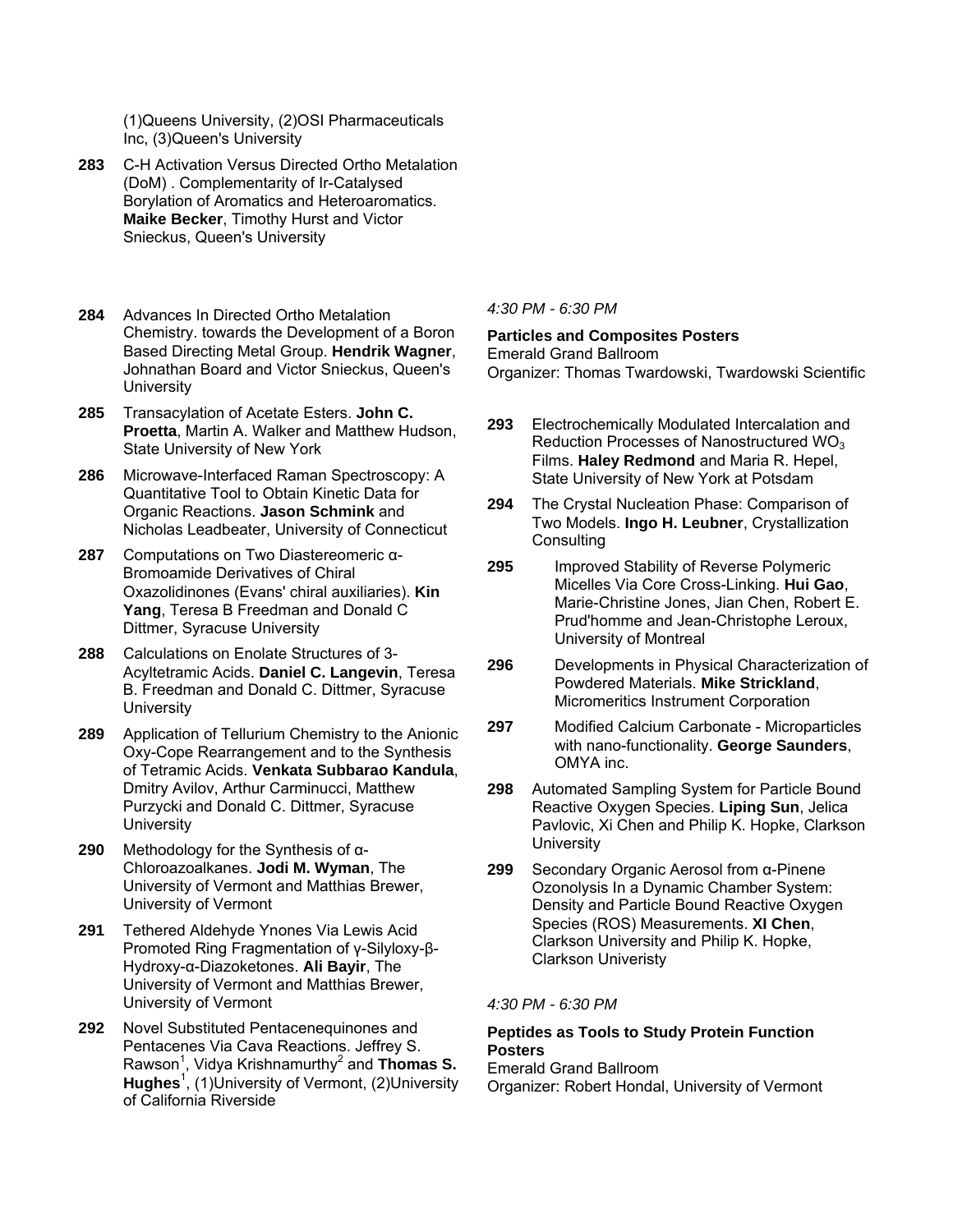- **300** Native Chemical Ligation as An Important Tool in Protein Engineering. **Stevenson Flemer Jr.** and Robert J. Hondal, University of Vermont
- **301** Advances In 1) the Development of New Deprotection Chemistry for Cysteine and Selenocysteine Side Chain Protecting Groups and 2) the Synthesis of a New Selenocysteine Derivative That Have Applications In Peptide Synthesis. **Alayne Schroll**, Saint Michael's College and Robert Hondal, Univ. of Vermont
- **302** Peptides Derived from Proprotein Convertase Subtilisin Kexin 9 (PCSK9) Can Regulate Cholesterol Level by Modulating Its Functional Activity to Degrade LDL-Receptor. **Ajoy Basak** and Heather Palmer, Ottawa Health Research Institute, U. Ottawa
- **303** Understanding the Mechanism of SH3 Domain Binding to Peptide Using NMR Spectroscopy. **Jean-Philippe Demers** and Anthony Mittermaier, McGill University
- **304** Comparison of Different Oxidation Methods for Forming Disulfide Bonds In Peptides. Robert J. Hondal and **Christine K. Fitzsimmons**, University of Vermont

# *4:30 PM - 6:30 PM*

## **Physical Chemistry Posters**

Emerald Grand Ballroom Organizer: Daniel A. Savin, University of Vermont

- **305** Investigation of Binary-Solution Critical Opalescence Using Vernier Technology. **Timothy Gehan** and Jason D. Hofstein, Siena College
- **306** Component Diffusion In LiTFSI Doped Polymer Blend of PEGDME and PMMA Measured by Multinuclear PFG NMR. **Yan Meng** and Luis J. Smith, Clark University
- **307** Modeling Hydrogen Bond Driven Molecular Pattern Formation on Au(111). **Greg Bubnis** and Howard Mayne, University of New Hampshire

*4:30 PM - 6:30 PM* 

#### **Responsive Polymers and Self Assembly Posters**  Emerald Grand Ballroom

Organizer: Daniel Savin, University of Vermont

- **308** The Formation, Structure, and Reactivity of Amine-Terminated Organic Films on Silicon Substrates. **Joonyeong Kim**, Paul Seidler, Lai S. Wan and Catherine Fill, State University of New YorK, Buffalo State
- **309** Rheology and Light Scattering of Micellar Solutions and Gels of Diblock Copolymers of Styrene and N-t-Butylacrylamide in an Organic Solvent. **Nitin Sharma** and Rajeswari M. Kasi, University of Connecticut
- **310** Branched PEG-Caffeine Conjugates for Detoxification Applications. Jeanne Leblond<sup>1</sup>, Hui Gao<sup>1</sup>, Raji Al-Kurdi<sup>1</sup>, Céline Bouvet<sup>1</sup>, Anne Petitjean<sup>2</sup>, Pierre Moreau<sup>1</sup> and Jean-Christophe Leroux<sup>1</sup>, (1) University of Montreal, (2)Queen's University
- **311** One-Pot Preparation of Functional Alkoxyamines for Use In Nitroxide-Mediated Radical Polymerization. **Anna C. Greene** and Robert B. Grubbs, Dartmouth College
- **312** Synthesis and Characterization of Liquid Crystalline Polymers Bearing Cholesterol Side-Chains: Towards Temperature-Responsive Polymers. **Suk-kyun Ahn** and Rajeswari M. Kasi, University of Connecticut
- **313** Neuron Growth on Surfaces Coated with Photo-Tuneable Chemical Materials. **Xiaoyu Lu** and Christopher Barrett, McGill University
- **314** Polyion Complex Micelles for Targeted Intracellular Delivery of Antisense Oligonucleotides. **Nada Wazen**<sup>1</sup> , Marie-Hélène Dufresne<sup>1</sup>, Jonathan K. Watts<sup>2</sup>, Núria Bayó-Puxan<sup>1</sup>, Anna Kalota<sup>3</sup>, Masad J. Damha<sup>2</sup>, Alan Gewirtz<sup>3</sup> and Jean-Christophe Leroux<sup>1</sup>, (1)University of Montreal, (2)McGill University, (3)University of Pennsylvania
- **315** Applying "Green" Chemistry to Materials Development: Using Microwave Synthetic Methods In the Fabrication of Self-Assembled Monolayers. Charles B. Hall, Jack Fuller and **Clifford B. Murphy**, Roger Williams University

## *4:30 PM - 6:30 PM*

**SPM In Modern Nanotechnology Posters**  Emerald Grand Ballroom Organizer: Igor Sokolov, Clarkson University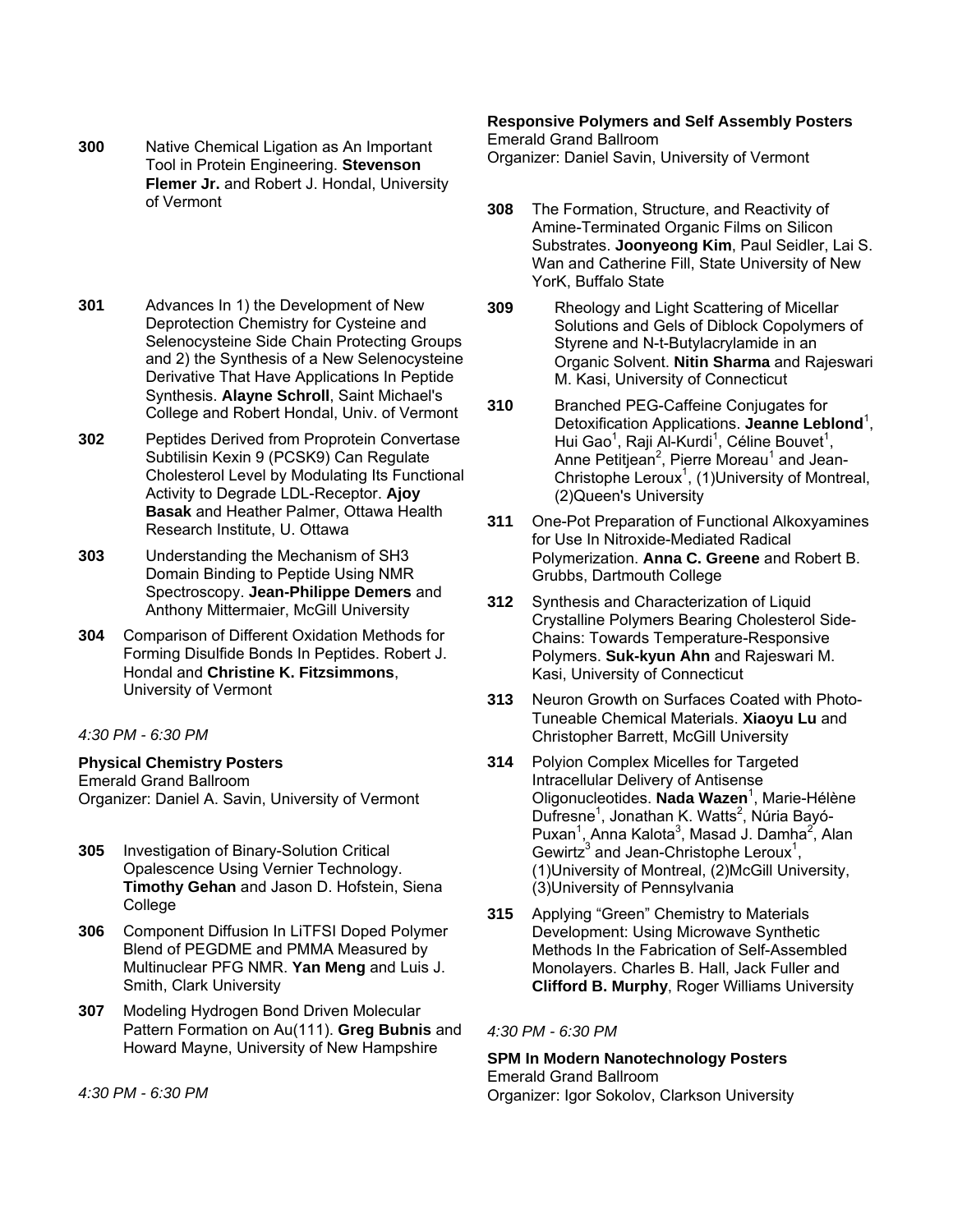**316** Characterization of Nanostructure of Polyurethane Biomaterials Under Aqueous Environment and Protein Adsorption on Surfaces by AFM. **Li-Chong Xu** and Christopher A. Siedlecki, Pennsylvania State University College of Medicine

## **Tuesday, July 1, 2008**

*8:30 AM - 12:00 PM* 

**Environmental Chemistry III**  Emerald III Organizer: Theodore S. Dibble, SUNY-ESF

- **8:30 319** Hemispheric-Scale Cycling of Hg(0) in the Atmosphere. **Robert Talbot** and Huiting Mao, University of New Hampshire
- **9:00 320** The Effects of UV Radiation on the Gaseous Mercury Emissions from Unsterilized and Sterilized Soils. **Hyun-Deok Choi** and Thomas M. Holsen, Clarkson **University**
- **9:20 321** Mercury Transport Following Storm Events from a Northern Forest Landscape. **Joseph T. Bushey**<sup>1</sup>, Charles T. Driscoll<sup>2</sup>, Myron J. Mitchell<sup>3</sup>, Pranesh Selvendiran<sup>2</sup> and Mario R. Montesdeoca<sup>2</sup>, (1) University of Connecticut, (2)Syracuse University, (3)SUNY College of Environmental Science & Forestry
- **9:40 322** Seasonal and Diurnal Variations of Hg° Over New England. **Huiting Mao**, Robert W. Talbot, Jeffery M. Sigler, Barkley C. Sive and Jennifer D. Hegarty, University of New **Hampshire**
- **10:00** Break.
- **10:30 323** Species Specific Enriched Stable Isotope Spikes Elucidate the Concentration and Geochemistry of Methylmercury In NE Waters. **Brian P. Jackson** and Vivien Taylor, Dartmouth College
- **11:00 324** Factors Affecting the Precipitation of Authigenic Arsenic Sulfides and the Limits They Place on Groundwater Arsenic Levels. Benjamin C. Bostick<sup>1</sup>, Andrew N. Quicksall<sup>1</sup>, Samantha L. Saalfield<sup>1</sup> and M. L. Sampson<sup>2</sup>,

(1)Dartmouth College, (2)Resource Development International

- **11:20 325** Bioaccumulating Halogenated Organic Compounds: Natural Vs. Anthropogenic. **Kristin C. Pangallo**, MIT/WHOI Joint Program in Oceanography/Applied Ocean Science and Engineering and Christopher M. Reddy, Woods Hole Oceanographic **Institution**
- **11:40 326** Partitioning of Metals within the Blood Plasma of the Marine Mussel, *Mytilus Edulis*. **Matthew J. Woodcock** and David K. Ryan, University of Massachusetts Lowell

*8:30 AM - 10:00 AM* 

## **Green Chemistry**

Valcour Room Organizer: Martin A. Walker, SUNY Potsdam

- **8:30 327** Opportunities Offered by Green Processing. **Roshan Jachuck**, Clarkson **University**
- **9:00 328** Have Greener Alternatives Reduced the Use of Formaldehyde In Copper Plating?. **Jack D. Fellman**, Greener Chemistry Associates LLC
- **9:30 329** Synthesis, Self-Assembly and Adsorption of Biomass-Derived Block Copolymers. Jessica M. Eisenhauer, Karen A. Murphy, Yanling Gao, Mingruo Guo and **Daniel A. Savin**, University of Vermont

*8:30 AM - 11:50 AM* 

## **Inorganic Chemistry General Sessions III**  Diamond I

Organizer: Rory Waterman, University of Vermont Presider: Christopher C. Landry, University of Vermont

- **8:30 330** Reactivity of Electrogenerated  $[W(CO)_5L]^+$  (L = pyridine). **John P. Bullock**, Elisabeth Yenidjeian and Ryan Smith, Bennington College
- **8:50 331** Electrocatalyzed Coupling of Unactivated Cyclic Olefins by [ReCp(CO)3]+. **Michael P. Stewart**, Daesung Chong and William E. Geiger, University of Vermont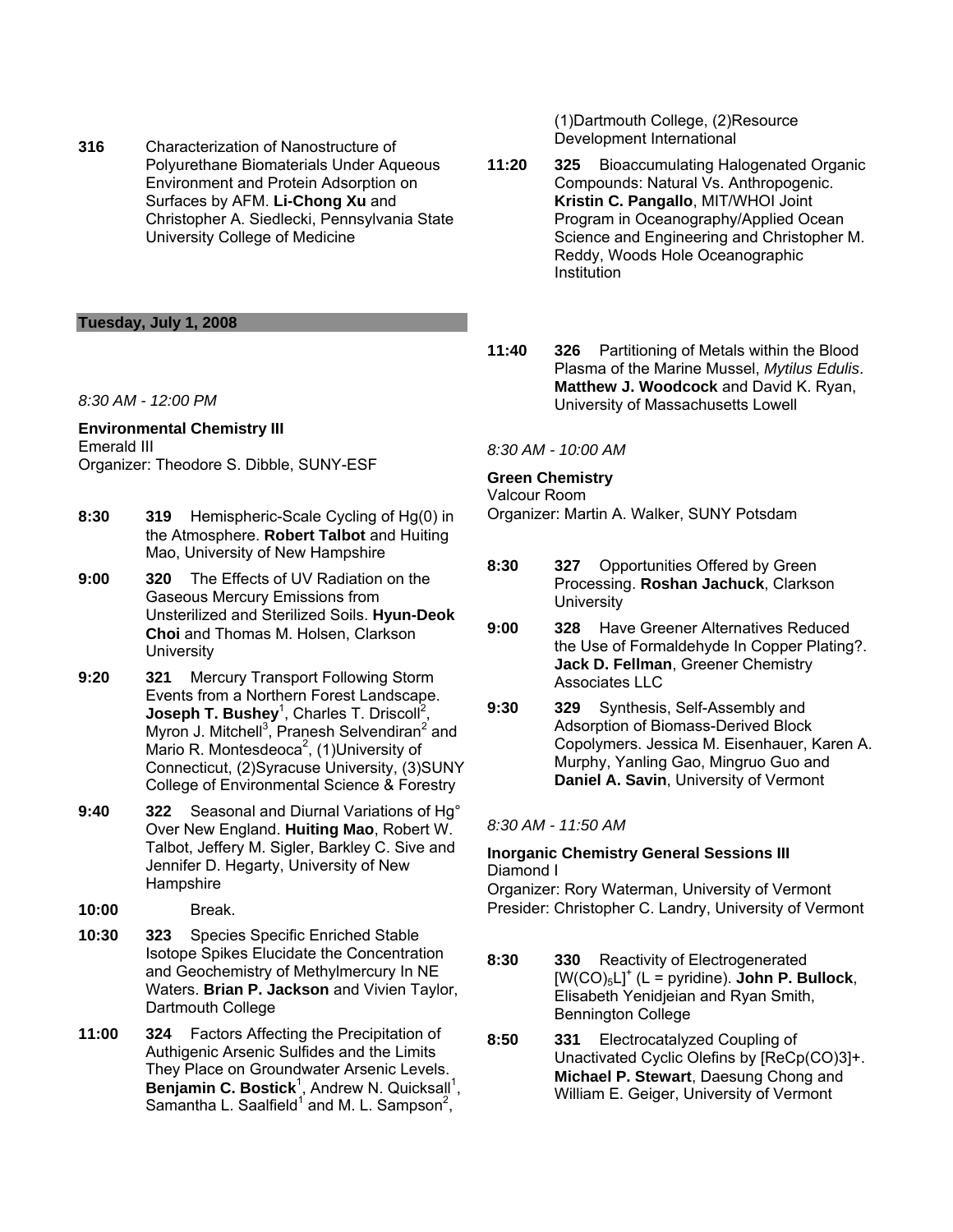- **9:10 332** Room Temperature Oxidation of 2- Chloroethyl-Ethylsulfide (CEES) Using Acid Prepared Mesoporous Silica (APMS) Supported Oxo Vanadium Catalysts. **Rahul S. Patel** and Christopher C. Landry, University of Vermont
- **9:30 333** Selective Oxidation of Organic Compounds Using Mo/v Polyoxometalates Immobilized on Mesoporous Silica. **Rani Jha** and Christopher C. Landry, University of Vermont
- **9:50 334** Superacid Complexes of Chlorophosphazenes. Claire A. Tessier<sup>1</sup>, Zin-Min Tun<sup>1</sup>, Matthew J. Panzner<sup>1</sup>, Doug A. Medvetz<sup>1</sup>, Amy J. Heston<sup>2</sup>, Deepa Savant<sup>1</sup>, Peter Rinaldi<sup>1</sup> and Wiley Youngs<sup>1</sup>, (1)University of Akron, (2)Walsh University
- **10:10** Break.
- **10:30 335** Electrochemical CO2 Separation In Multi-Phase Systems. **Karen D. Jayne**<sup>1</sup> , Michael Durando<sup>2</sup> and Michael C. Kimble<sup>1</sup>, (1)Reactive Innovations, LLC, (2)Boston **University**
- **10:50 336** Synthesis of Polymethyl Acrylate Using Single-Site Catalysts. **Massoud Miri**, Matthew Fullana and S. Vadhavkar, Rochester Institute of Technology
- **11:10 337** Electrochemical Conversion of Carbon Dioxide to Oxygen In Ionic Liquid Media. **Michael C. Kimble**, Thomas J. Blakley, Daniel R. Carr and Karen D. Jayne, Reactive Innovations, LLC
- **11:30 338** Mechanistic Studies of the Lability of Palladium Enolate Ligands. **Maureen A. Fagan**, Katherine Kornecki and Paninya Masrangsan, Smith College

*8:45 AM - 12:00 PM* 

# **Chemical Biology I**

Diamond II

Organizer: Anthony C. Bishop, Amherst College

- **8:45** Welcoming Remarks, Anthony C. Bishop
- **8:50 339** Development of Protein Chemistry Methods for the Global Analysis of Protein Post-Translational Modifications. **Zhaohui Sunny Zhou**, Northeastern University
- **9:15 340** Phosphoprotoemic Analysis of Cellular Signaling. **Arthur R. Salomon**, Brown **University**
- **9:30 341** Regulation of Cell Adhesion and Aggregation. **Vladimir Voynov**, MIT and Gerald R. Fink, MIT/Whitehead Institute
- **9:45 342** Identification of Differentially Abundant Proteins In Elicited California Poppy Cell Cultures. John T. Oldham, Marina Hincapie, Tomas Rejtar and **Carolyn W.T. Lee-Parsons**, Northeastern University
- **10:00** Break.
- **10:30 343** Alkaloid Biosynthesis. **Sarah E. O'Connor**, MIT
- **10:55 344** Chemistry of Peptide Natural Product Biosynthetic Pathways. **Steven Bruner**, Boston College
- **11:20 345** Enzymatic Synthesis of N-Acyl Sialic Acid Analogs. Stephen R. Houghton, **Benjamin R. Lundgren** and Christopher N. Boddy, Syracuse University
- **11:35 346** Protein-Septanose Interactions: Principles and Applications. **Mark W. Peczuh**, University of Connecticut

*9:00 AM - 11:50 AM* 

# **Particles and Composites**

# Kingsland Room

Organizer: Thomas Twardowski, Twardowski Scientific

- **9:00 347** Modified Calcium Carbonate Microparticles with nano-functionality. **George Saunders**, OMYA inc.
- **9:30 348** Developments in Physical Characterization of Powdered Materials. **Mike Strickland**, Micromeritics Instrument **Corporation**
- **10:00 349** Improved Stability of Reverse Polymeric Micelles Via Core Cross-Linking. **Hui Gao**, Marie-Christine Jones, Jian Chen, Robert E. Prud'homme and Jean-Christophe Leroux, University of Montreal
- **10:20** Break.
- **10:40 350** Four Crystal Nucleation Models: An Evaluation for Practical Applications. **Ingo H. Leubner**, Crystallization Consulting
- **11:00 351** Size across Five Orders of Magnitude: Nylon 11/ceramic Nanocomposite Structure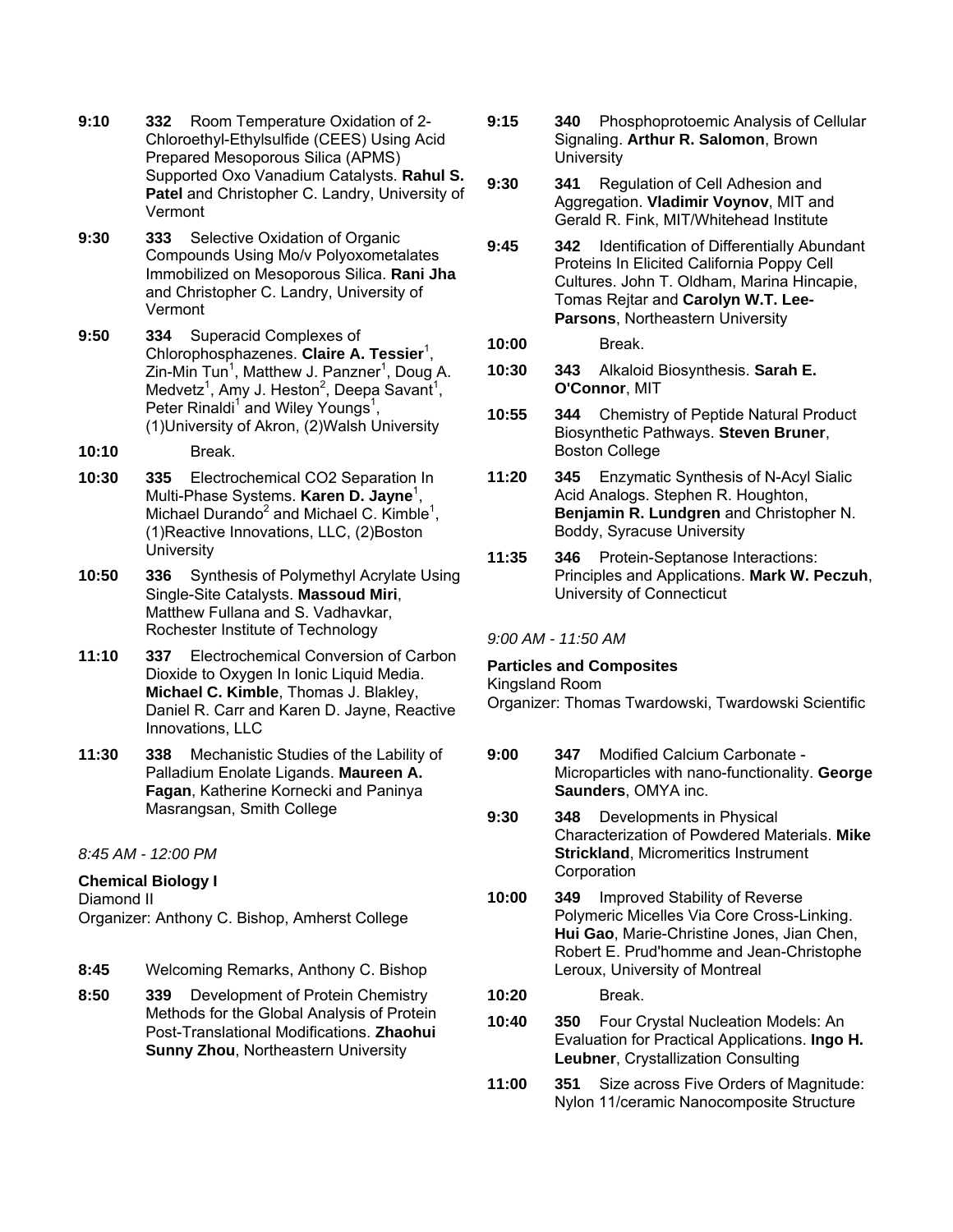and Performance. **Thomas Twardowski**, Twardowski Scientific

*9:05 AM - 12:00 PM* 

#### **History of Chemistry**  Emerald II

- Presiders: Fiona Case, Case Scientific, Marjorie E. Adams, ACS Green Mountain Local Section
- **9:05 352** John Adams, Saltpeter, and Black Powder. A Lighthearted Look at Some Colonial Chemistry. **John J. Fortman**, Wright State University
- **9:50 353** Green Fluorescent Protein: From Basic Science to Biotechnology. **Marc Zimmer**, Connecticut College
- **10:20** Break.
- **10:40 354** A Brief and Personal History of Instrumentation as a Key Driver for Progress In Chemistry and Related Disciplines. **Irving Goldman**, Organic Chemist, Retired
- **11:20 355** History of African American Women Chemists Project the Unknown Work of These Women. **Jeannette E. Brown**, 2004 Société Fellow Chemical Heritage Foundation

# *9:15 AM - 9:35 PM*

**The Arthur C. Cope Scholar Award Symposium**  Amphitheater

Organizer: Matthias Brewer, University of Vermont

# **Morning Session**

- **9:15** Welcoming Remarks, Matthias Brewer
- **9:20 356** Recent Advances In Asymmetric Bronsted Acid Catalysis. **Jimmy Wu**, Dartmouth College
- **9:50 357** Hammett Studies of Phosphinooxazoline Chiral Ligands In -Allyl

Palladium Catalysis. **Richard C. Bunt**, Middlebury College

- **10:20 358** Ring-Expanding Enyne Metathesis: Approach to Bicyclic Cycloheptadienes. **Steven T. Diver** and Daniel A. Clark, SUNY at Buffalo
- **10:45** Break.
- **11:10 359** Cyclopropanation of Alkenes with Diazomalonates Using Rh<sub>2</sub>esp<sub>2</sub> as Catalyst. **Susanne Kiau**, Francisco González-Bobes, Michaël D. B. Fenster, Sergei Kolotuchin, Laxma Kolla and Maxime Soumeillant, Bristol-Myers Squibb Pharmaceutical Company
- **11:35 360** Copper(II)-Catalyzed Enantioselective Intramolecular Aminohydroxylation of Olefins. **Peter H. Fuller**, Jin Woo Kim and Sherry R. Chemler, State University of New York at Buffalo
- **12:00** Break until the evening session

# **Evening Session**

- **7:15** Welcoming Remarks, Matthias Brewer
- **7:20 361** Asymmetric Catalysis Inspired by Natural Product Synthesis. **Shawn K. Collins**, Université de Montréal
- **7:50 362** Catalytic, Asymmetric Reactions of Enolates. **Michael A. Calter**, Ryan M. Phillips, Jun Wang, Alexander Korotkov and Na Li, Wesleyan University
- **8:20** Break.
- **8:30 363** Asymmetric Synthesis of Cyclopropanes Bearing *Gem*-Dicarboxylic Groups. **André B. Charette**, Université de Montréal
- **9:30** Concluding Remarks, Matthias Brewer

# *9:20 AM - 12:00 PM*

## **Analytical Interfacial Science**  Shelburne Room

Organizer: R.S. Helburn, Pace University

- **9:20 364** Tunable G-Quadruplex Gels for Bioseparations. **Linda B. McGown**, William Sterling Case and Yingying Wang, Rensselaer Polytechnic Institute
- **9:50 365** Using Solvatochromic Probes to Study the Properties of Micelles and Lipid Bilayers.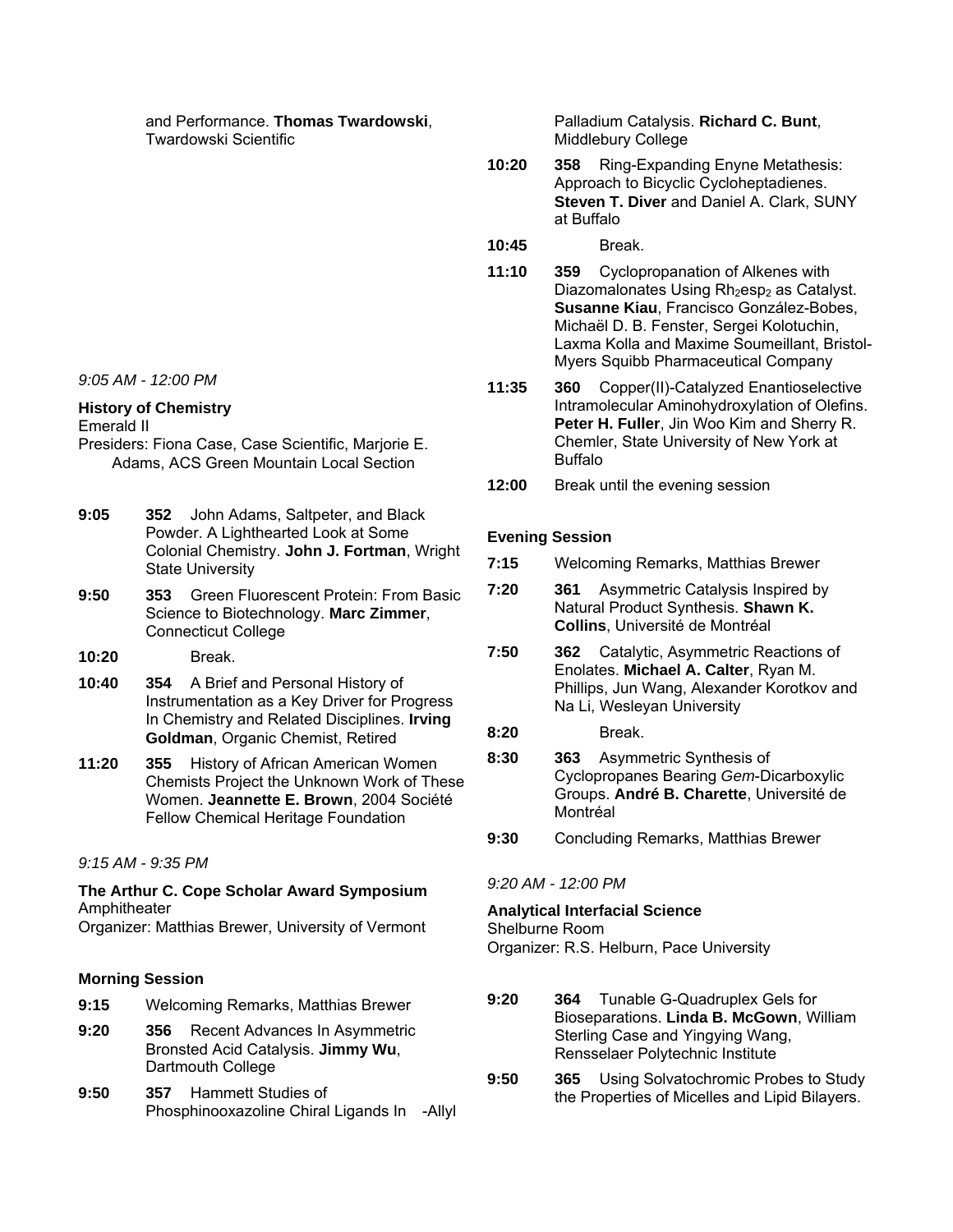**Mark F. Vitha**, Drake University, Peter W. Carr, University of Minnesota and Ronald J. Clarke, University of Sydney

- **10:20 366** Separation of Membrane Components Using Solid-Supported Bilayer Electrophoresis. **Susan Daniel**, Cornell **University**
- **10:40** Break.
- **11:00 367** Sorption Reinforced Self-Decontaminating Substrates against Chemical Nerve Agents. **Yongwoo Lee**, Tomasz Modzelewski, Cheryl A. Gomes and John P. Puglia, Foster-Miller, Inc.
- **11:20 368** New Approaches to Monolithic Columns for HPLC. **Luis A. Colon**, Jose G. Rivera, Stefan Vujcic and Wenjuan Guo, University at Buffalo
- **11:40 369** Development of a Highly Selective Implantable Electrochemical Sensor for In-Vivo and In-Vitro Monitoring of NO. **John I.**  Njagi<sup>1</sup>, Guodong Zhang<sup>1</sup>, Charlie Robinson<sup>1</sup>, Joseph S. Erlichman<sup>2</sup> and Silvana Andreescu<sup>1</sup>, (1)Clarkson University, (2)St. Lawrence University

## *6:00 PM - 8:00 PM*

# **Chemistry and Policy Forum**

Valcour Room

- Organizers: Sarah Locknar, BioTek Instruments, Inc., Ralph Stuart, University of Vermont
- **6:00 370** Moving Green Chemistry through Congress. **Patricia Coates**, Assistant to Peter Welch and Peter Welch, US Congress
- **6:40 371** What Does a Local Government Relations Committee Do?. **Sarah Locknar**, BioTek Instruments, Inc.
- **6:55 372** Navigating the Regulatory Reinvention Maze. **Ralph Stuart**, University of Vermont
- **7:15 373** Getting Chemistry into Congress. **Brad Smith**, American Chemical Society

*7:00 PM - 9:40 PM* 

**21st Century Energy**  Diamond I

- Organizers: Fiona Case, Case Scientific, Martin Case, Universtiy of Vermont
- **7:00 374** The DOE Hydrogen Program. **James F. Miller**, Argonne National Laboratory
- **7:30 375** Photovoltics beyond Conventional Silicon: Innovative Processes and Materials for Improved Solar Cell Efficiency. **Raghu Das**, IDTechEx
- **8:00 376** A Century of Spent Nuclear Fuel Management: A View from the Halfway Mark. **Andrew Orrell**, Sandia National Laboratories
- **8:30 377** Flexible Tubular Alkaline Fuel Cells. **Michael C. Kimble** and Thomas J. Blakley, Reactive Innovations, LLC
- **8:50 378** Micro-Biodiesel. **Scott Gordon**, Green Technologies, LLC
- **9:20** Panel Discussion.
- *7:00 PM 9:30 PM*

# **Layered Materials - a Symposium in Honor of Abraham Clearfield**

Kingsland Room Organizer: Willem R. Leenstra, University of Vermont

- **7:00** Introductory Remarks, Willem Leenstra
- **7:10 379** Layered Zirconium Phosphates for Artificial Photosynthesis, Amperometric Biosensors, Vapochromic Materials, and Drug Delivery Systems. **Jorge L. Colón**, University of Puerto Rico
- **7:30 380** Layered Metal Oxides Synthesis, Characterization, and Catalysis. **Steven L. Suib**, University of Connecticut
- **7:50 381** Organosilicon Polymer Nanocomposites. Michelle A. Boucher<sup>1</sup>, Brendon Miller<sup>1</sup>, Aaron Crandall<sup>1</sup> and Malcolm E. Kenney<sup>2</sup>, (1)Utica College, (2)Case Western Reserve University
- **8:10 382** NMR Studies of Proton Exchange Induced Structural Changes In Layered and Mesoporous Niobates. **Luis J. Smith** and Xuefeng Wang, Clark University
- **8:30 383** Enzyme/DNA/inorganic Materials. A New Generation of Biocatalytic Nanomaterials. **C.V. Kumar**, University of **Connecticut**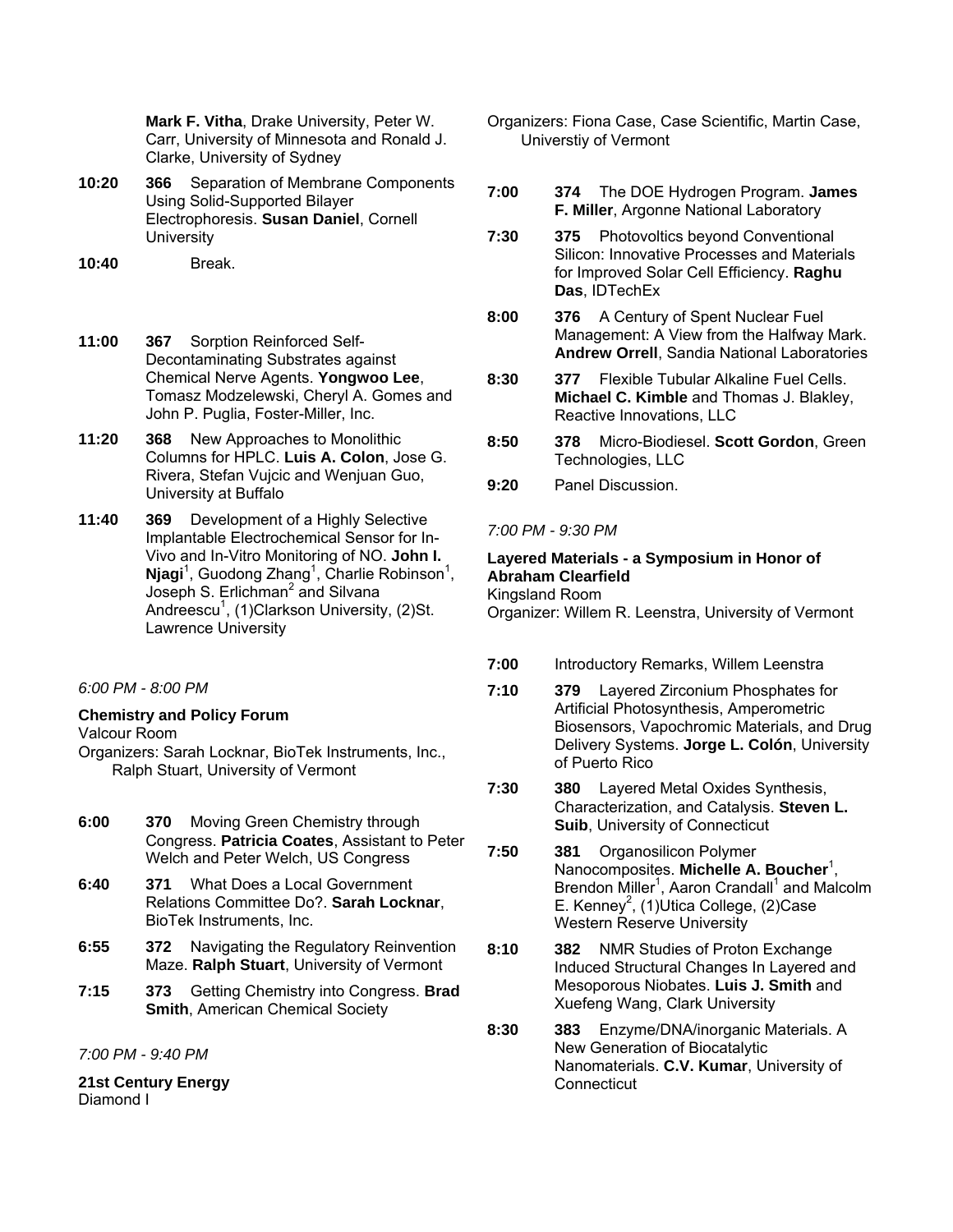**8:50 384** Layered Materials: From Phosphates to Porous Phosphonates. **Abraham Clearfield**, Texas A&M University

*7:15 PM - 9:00 PM* 

## **Environmental Chemistry IV**

Emerald III Organizer: Theodore S. Dibble, SUNY-ESF

- **7:15 385** Managing Phosphorus In the Lake Champlain Basin – the Importance of An Adaptive Management Approach. **Mary C. Watzin**, Univeristy of Vermont
- **7:45 386** Chloride Contamination of New England Rivers by De-Icing Chemicals. Rudolph Hon<sup>1</sup>, Newton Tedder<sup>1</sup>, Constantin Andronache<sup>1</sup>, Peter Dillon<sup>1</sup>, John R. McInnis<sup>2</sup> and Barry Schaudt<sup>1</sup>, (1)Boston College, (2)Town of Norwell
- **8:10 387** Photochemistry of the Cyanobacteria Neurotoxin Anatoxin-a: What That Means for Lake Champlain. **Gregory L. Boyer**, SUNY ESF and Xingye Yang, SUNY-ESF

*7:15 PM - 9:15 PM* 

# **Medicinal Chemistry II**

Emerald II Organizer: Scott Cowen, AstraZeneca

- **7:15 389** Lead Optimization and Candidate Selection of Novel Allosteric MEK Inhibitors for the Treatment of Cancer. **Andreas Goutopoulos**, EMD Serono
- **7:45 390** The Discovery and Early Development of ARQ 197, a Selective C-Met Inhibitor. **Mark A. Ashwell**, ArQule
- **8:15 391** Design, Synthesis and Activity of Inhibitors of Focal Adhesion Kinase: Discovery of PF-562271 Currently In Clinical Trials. **Michael J. Luzzio**<sup>1</sup> , Christopher Autry<sup>2</sup>, Martin Berliner<sup>2</sup>, Kevin Coleman<sup>2</sup>, Beth Cooper<sup>2</sup>, Erika Desrosiers<sup>2</sup>, Erling Emerson<sup>2</sup>, Matt Griffor<sup>2</sup>, Catherine Hulford<sup>2</sup>, Jitesh P.

Jani<sup>2</sup>, John Kath<sup>2</sup>, Susan LaGreca<sup>2</sup>, Jing Lin<sup>2</sup>, Marianne Lorenzen<sup>2</sup>, Eric Marr<sup>2</sup>, Luis Martinez-Alsina<sup>2</sup>, Nandini Patel<sup>2</sup>, Daniel Richter<sup>2</sup>, Ethan Ung<sup>2</sup>, Felix Vajdos<sup>2</sup>, Mathew Wessel<sup>2</sup>, Pamela Whalen<sup>2</sup>, Lili Yao<sup>2</sup> and W Gregory Roberts<sup>2</sup>, (1)Novartis Institutes for Biomedical Research, (2)Pfizer Central Research

- **8:45 392** PET Radiochemistry: Synthesis Using Short-Lived Isotopes. **Terence G. Hamill**, Merck Research Laboratories
- *7:30 PM 9:05 PM*

## **Chemical Biology II**

Diamond II

Organizer: Anthony C. Bishop, Amherst College

- **7:30 393** Biocatalysts for Biodegradable Plastics Production. **Christopher T. Nomura**, SUNY-ESF
- **7:45 394** Chemical Probes for the Study of NAD-Metabolizing Enzymes. **Hening Lin**, Cornell **University**
- **8:10 395** Allosteric Control of Protein Tyrosine Phosphatase Activity. **Anthony C. Bishop** and Xin-Yu Zhang, Amherst College
- **8:35 396** Asymmetric Catalysis In Amino Acid Activation by a Class II Aminoacyl-tRNA Synthetase: Support for An Alternating Site Model. **Ethan C. Guth**, Mindy Farris, Michael L Bovee and Chris S Francklyn, University of Vermont
- **8:50 397** Structural Diversity and Similarity Amongst Sulfotransferases: Humans to Ticks and beyond. **Roberta S. King**, Emine Bihter Yalcin and Scott M. Struzik, University of Rhode Island, College of Pharmacy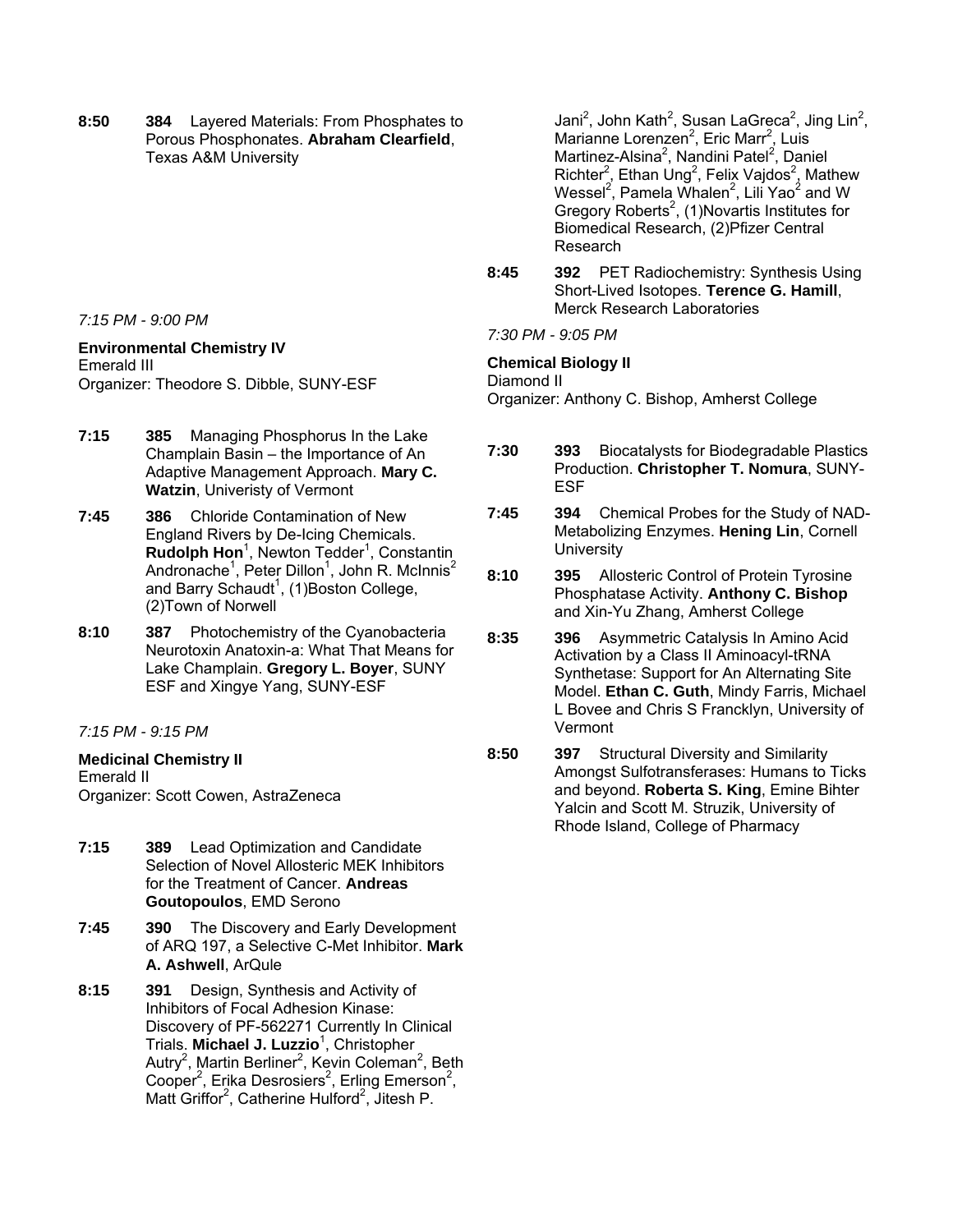- **11:20 404** Persistent Organic Pollutants as Compounds of Emerging Concern. **Gary T. Hunt**, TRC Environmental Corporation
- **11:40 405** Characterizing Benzene and Other Air Toxics In Akwesasne (NY). **Rui Li**<sup>1</sup> , Philip K. Hopke<sup>2</sup>, Sheila Kalenge<sup>2</sup> and Alan Rossner<sup>2</sup>, (1)Clarkson University, (2)Clarkson Univeristy

#### **Wednesday, July 2, 2008**

*8:30 AM - 12:00 PM* 

#### **Environmental Chemistry V**  Emerald II Organizer: Theodore S. Dibble, SUNY-ESF

- **8:30 398** Sorption of Tetracycline and Fluoroquinolone Zwitterions to Soils and Soil Minerals: Influence of Compound Structure. Dharni Vasudevan<sup>1</sup>, Anthony Carrasquillo<sup>1</sup> and Allison MacKay<sup>2</sup>, (1) Bowdoin College, (2)University of Connecticut
- **9:00 399** X-Ray Microtomography Determination of Air-Water Interfacial Area-Water Saturation Relationships In Sandy Porous Media. **Molly S. Costanza-Robinson**, Katherine H. Harrold and Ross M. Lieb-Lappen, Middlebury College
- **9:20 400** Redox Chemistry and Internal Nutrient Loading Mechanisms across the Sediment-Water Interface In Lake Champlain Bays. **Greg K. Druschel**, Lydia G. Smith, Maartje Melchiors and Mary C. Watzin, University of Vermont
- **9:40 401** Influence of Sulphide on the Degradation Pathways of Chlorinated Ethenes by Iron. **Lai Gui**, Lorretta D. Pinder and Robert W. Gillham, University of Waterloo
- **10:00** Break.
- **10:30 402** Identification of Emission Sources for VOCs In Lake Champlain Basin. **Ning Gao** and Kacey Anderson, St. Lawrence University
- **11:00 403** Water Chemistry of the Saratoga Lake Watershed. **Judith A. Halstead**, Alicea Cock-Esteb, Alexandra Furman, Lukiana Anka-Lufford and Kimberly Marsella, Skidmore College

#### *9:00 AM - 12:05 PM*

#### **Responsive Polymers and Self Assembly I**  Emerald I Organizer: Daniel Savin, University of Vermont

- **9:00 406** Responsive Polymers and Self-Assembly. **Daniel A. Savin**, University of Vermont
- **9:15 407** Responsive Assemblies from Copolymers with Adjustable Amphiphilicity. **Robert B. Grubbs**, Dartmouth College
- **9:45 408** New Stimuli-Responsive Macromolecules– Smart Hyperbranches, Bioconjugates, and "Sweet Tooth" Micelles. **Brent S. Sumerlin**, Southern Methodist **University**
- **10:15** Break.
- **10:45 409** Branched PEG-Caffeine Conjugates for Detoxification Applications. Jeanne Leblond<sup>1</sup>, Hui Gao<sup>1</sup>, Raji Al-Kurdi<sup>1</sup>, Céline Bouvet<sup>1</sup>, Anne Petitjean<sup>2</sup>, Pierre Moreau<sup>1</sup> and Jean-Christophe Leroux<sup>1</sup>, (1) University of Montreal, (2)Queen's University
- **11:05 410** Synthesis, Functionalization and Directed Self-Assembly of Polymer Coated Ferromagnetic Nanoparticles. **Jeffrey Pyun**, University of Arizona
- **11:35 411** Photo-Mechanical Polymer Assemblies: From Reflectometry to Robotics. **Christopher Barrett**, McGill University

*9:00 AM - 11:40 AM* 

# **The Chemistry of Foods and Beverages**

Diamond I

Organizer: Fiona Case, Case Scientific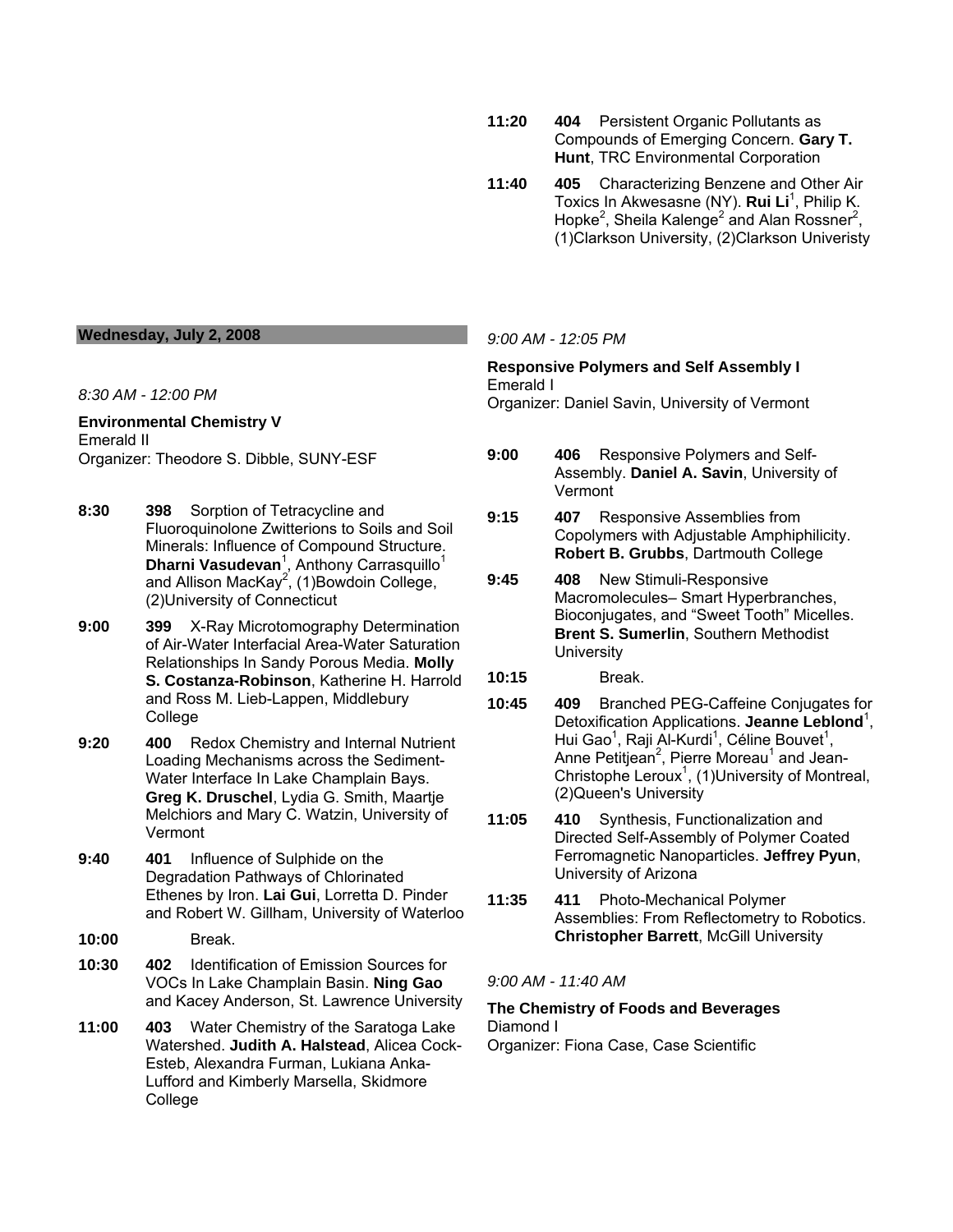- **9:00 412** Cheese Chemistry. **Paul Kindstedt**, University of Vermont
- **9:30 413** The Electronic Tongue Applied to Bitterness Inhibition of Acesulfame and Saccharin. **Glenn Roy**, Pepsi-Cola Co. R&D
- **10:00** Break.
- **10:20 414** Elemental Analyses: Instrumentation and Applications for the Analysis of Metals In the Food Industry. **Douglas C. Sears Jr.**, Thermo Scientific
- **10:50 415** Phase Behavior of the Alcohol-Aldehyde Complex. **Timothy J. Young**, International Flavors and Fragrances
- **11:10 416** Nanotechnology In Foods. **Fiona Case**, Nano Science and Technology Institute (NSTI)
- *10:00 AM 12:00 PM*

**Medicinal Chemistry III**  Amphitheater Organizer: Scott Cowen, AstraZeneca

- **10:00 417** Success and Failure In Structure-Based Drug Design. A Personal Perspective. **Mark Murcko**, Vertex Pharmaceuticals
- **10:40 418** Investigating the Mode of Action for Leucascandrolide a and Neopeltolide Using Expression Profiling and Gene Networks. **Melissa M. C. Dominguez** and Scott E. Schaus, Boston University
- **11:00 419** Analyze Drug Metabolites by D-IR-Ect Profiling. A New Technology Combining Deuterium Labeling and Infrared (IR) Detection. **Zhaohui Sunny Zhou** and Bobby WK Lee, Northeastern University
- **11:20 420** Applying Isotopic Pattern Matching Algorithms to Identify Metabolites Using High Mass Accuracy MSn Analysis. **Robert E.**  Buco II<sup>1</sup>, Simon Ashton<sup>2</sup>, John Warrander<sup>2</sup> and Neil Loftus<sup>2</sup>, (1)Shimadzu Scientific Instruments, Inc., (2)Shimadzu Corporation
- **11:40 421** Iron Coordination Chemistry of Curcumin and Metabolites. **Roy P. Planalp**<sup>1</sup>, Joonhyung Cho<sup>1</sup> and Fadi Bou-Abdallah<sup>2</sup>, (1)University of New Hampshire, (2)SUNY at Potsdam

*1:00 PM - 4:15 PM* 

# **Awards Symposium on Industrial Chemistry and Innovation**

Emerald II

Presider: Sunandan Banerjee, University of Vermont

- **1:00** Introductory Remarks, Joy Titus-Young, ACS Office of Corporation Associates.
- **1:05 70** How Small Can You Go? Molecular Wires and Devices In the Modern World. **Wayne E. Jones**, State University of New York at Binghamton
- **1:35 422** Phosphonium Salts as Solubility Control Group – Impact of SCG Soluble Support Technology on Chemistry. **Marc K.**  Janes<sup>1</sup>, Jean-Christophe Poupon<sup>2</sup>, Marie-Noelle Roy<sup>2</sup>, Federica Stazi<sup>2</sup>, Maryon Ginisty<sup>2</sup>, David Marcoux<sup>2</sup>, Jean-Manuel Cloarec<sup>2</sup>, Anne Picard<sup>2</sup> and André B. Charette<sup>2</sup>, (1)Soluphase, (2)Université de Montréal
- **1:55 423** The Development and Applications of Triosyn. A Highly Versatile Iodinated Ion-Exchange Resin. **David Ohayon**, Kathy Low, Pierre Jean Messier, Stéphane Bourget, Joe Tanelli and Scott Brown, Triosyn Corp,
- **2:25 424** Development of a Handheld Probe for Chemically Reactive Surfaces. **Michael C. Kimble** and Thomas J. Blakley, Reactive Innovations, LLC
- **2:45 425** Precursor Development for the Next-Generation of Electronic Devices. **Ronald Spohn**, Scott Meiere, John Peck, Michael Litwin, James Natwora and James Wager, Praxair Electronics
- **3:15 426** The Corning ClearCurve Optical Fiber. **Dana Bookbinder**, Corning Incorporated
- **3:45** Industrial Innovation Award Reception.

# *1:30 PM - 4:00 PM*

## **Chemistry Education Award Symposium**  Diamond II

Organizer: Martha McBride, Norwich University

- **1:30 427** History of African American Women Chemists Project. **Jeannette E. Brown**, 2004 Société Fellow Chemical Heritage Foundation
- **2:00 428** Photobleaching: A Hands-on Experience for Young Schoolchildren. **OIlver C. Zafiriou**, Woods Hole Oceanographic Institution, Debra McRoberts, East Falmouth